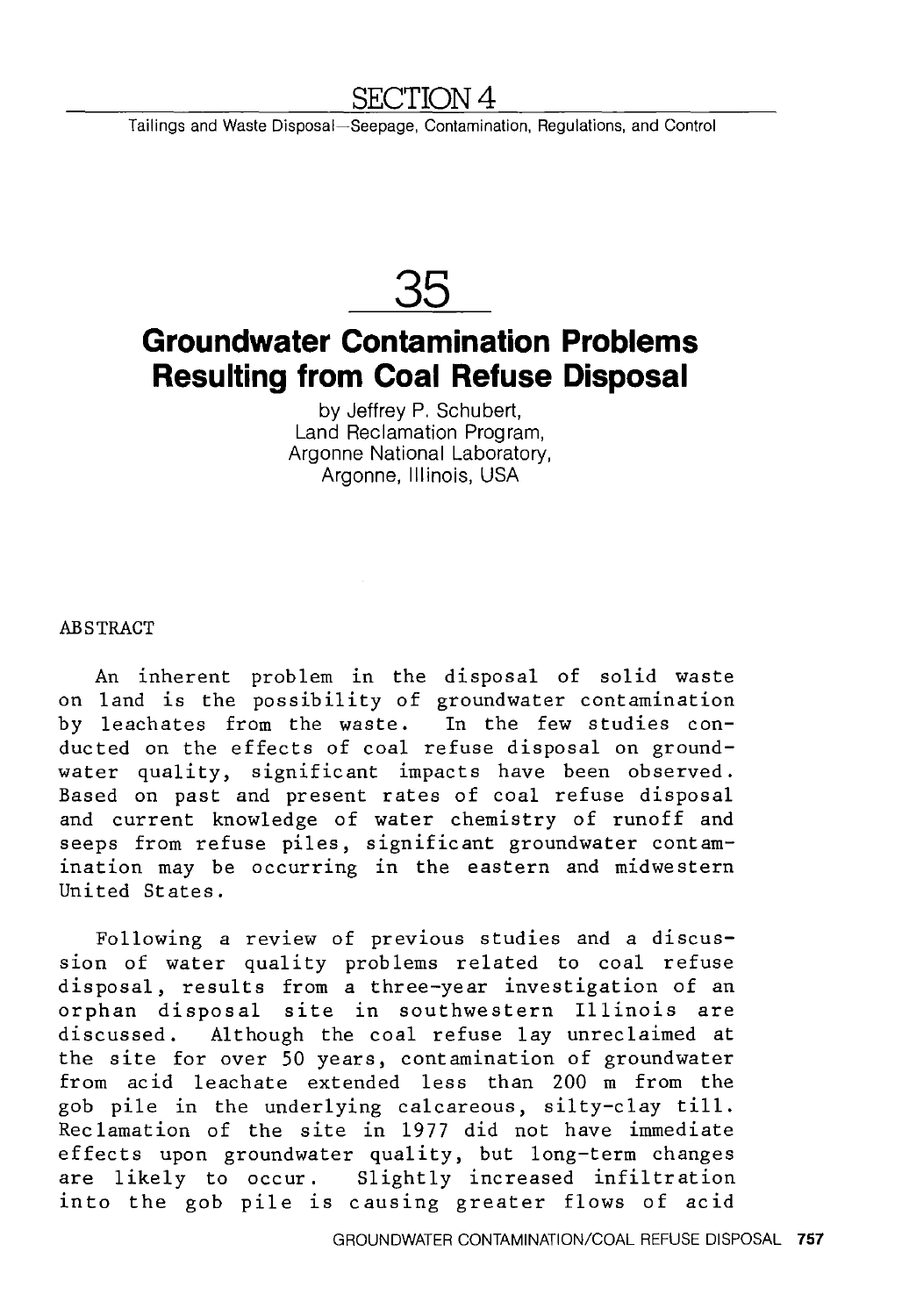seeps from the base of the pile, which may be hindering plant growth and increasing erosion of soil cover around the base. Further hydrologic and geochemical research is needed to assess the full magnitude of groundwater contamination problems related to coal refuse disposal at other sites and to develop disposal and reclamation criteria that are practical and effective in preserving long-term water quality at disposal sites.

#### COAL REFUSE AND ITS DISPOSAL

Because coal often contains a considerable amount of rock and mineral matter, a significant proportion of coal mined in the United States is cleaned prior to Thinner seams, higher pyrite and shale content, and greater percentage of underground mining of eastern and midwestern U.S. coals require more of this coal to be cleaned than in the West. In 1974, about 574 million metric tons (574 Mt) of coal were produced in the U.S. Of that amount, approximately 60% (330 Mt) underwent mechanical cleaning, resulting in 89 Mt of coal refuse (1). In 1975, about 97.2 Mt of refuse were created (2).

Coarse refuse is separated from coal at preparation facilities by some form of density separation and consists primarily of carbonaceous shale, pyritic coal, pyrite lenses and nodules, claystone, and some sandstone and limestone. Until recent enactment of state and federal coal waste disposal regulations and guidelines, selections of disposal methods and sites were usually determined by convenience and economic considerations, with little or no thought given to long-term environmental consequences (3). Dumping usually occurred adjacent to preparation plants, which often was down the nearest hillside or into the nearest stream valley. Refuse piles can cover areas from less than 1 ha to more than 400 ha, range from 3 m to more than 100 m in height or depth, and occupy a volume up to  $1,200,000$  m<sup>3</sup> (4).

The fine coal and mineral matter suspended in the washwater slurry is pumped from coal cleaning facilities into impoundments where the sediment is allowed to settle; the clarified water is then decanted or pumped from the ponds. There are two common types of slurry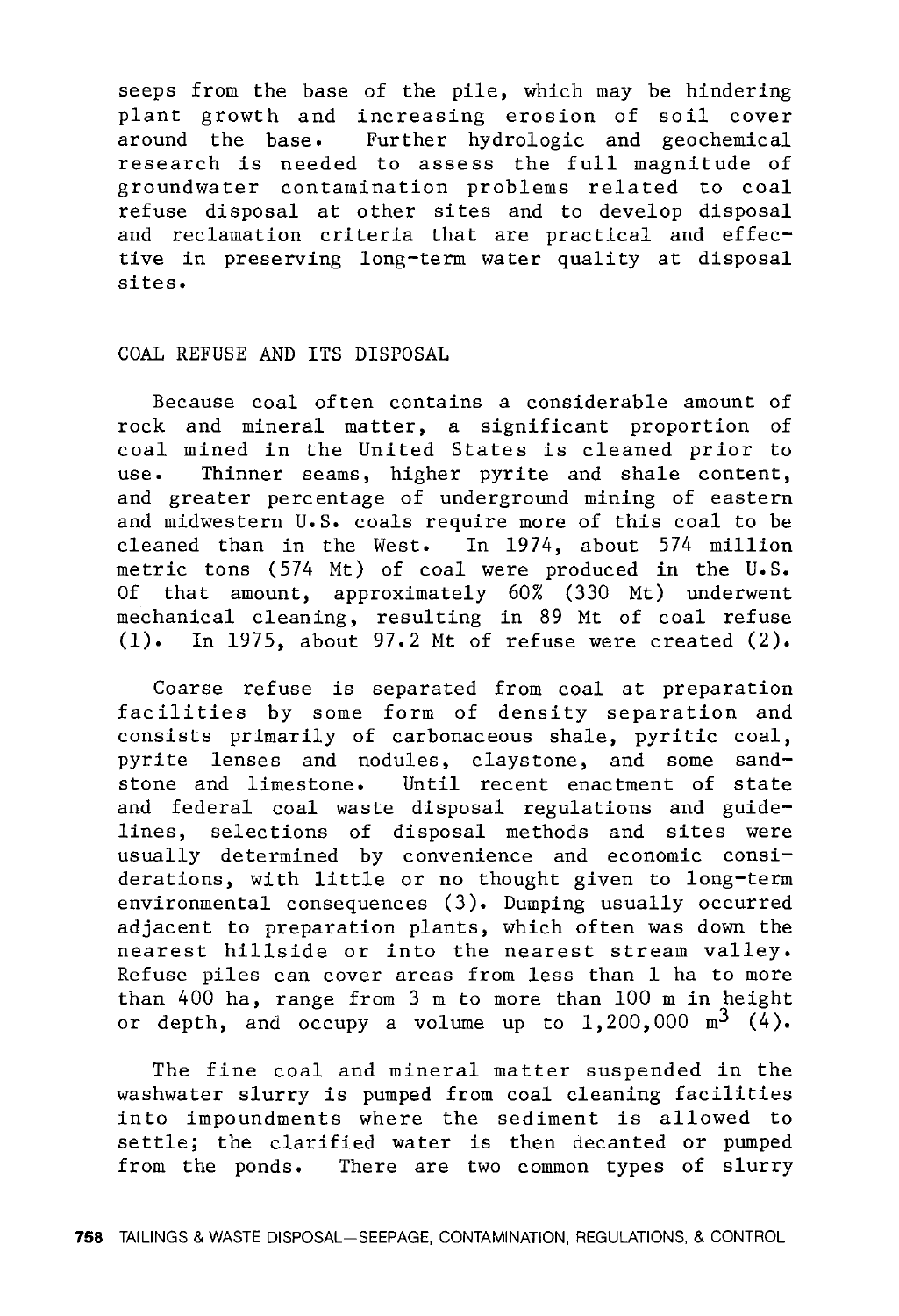impoundments: a) large shallow ponds enclosed by low levees and ground irregularities, and usually located in level to gently rolling terrain, and b) deep impoundments located behind relatively high dams constructed across stream valleys and ravines in hilly country. Slurry material can contain significant quantities of fine coal, with the remainder generally consisting of sand, shale fragments, silt, clay, and some pyrite. When abandoned, the dams or berms of the ponds gradually erode, are often breached, and erosion of the slurry materials can ensue.

The number of sizable active or abandoned waste piles and impoundments in the eastern U.S. alone is conservatively estimated to be 3000 to 5000, containing over 3000 Mt of refuse (5). The U.S. Bureau of Mines (6) has estimated that over 80,000 ha in the U.S. have been used for the disposal of coal-processing wastes during the period 1930-1971, with only 10,700 ha having been reclaimed. More than 1050 ha of gob and 660 ha of slurry material in Indiana (7) and approximately 2480 ha of gob and 1630 ha of slurry material in Illinois (8,9) presently lie unreclaimed. Past coal refuse disposal sites, in most cases, were neither properly designed nor reclaimed because state and federal requirements governing such activities were lacking.

The environmental problems associated with coal refuse disposal sites are many: sliding, dam failures, burning piles, acid water, siltation of streams and reservoirs, and land property devaluation. Because of pyrite oxidation and dissolution, acid water formation is ubiquitous and difficult to control at most refuse disposal sites in the eastern and midwestern U.S. Rainfall and snowmelt on the refuse areas result in continuous or intermittent effluents due to direct surface runoff and percolation of water through the refuse. Table I is a summary of water quality data collected by several investigators at coal refuse sites throughout the East and Midwest. The pH is generally low and values of most listed parameters are quite high. The differences between surface water quality (ponds, surface runoff, and seeps combined) and seep water quality are not significant. The acidic discharges from unreclaimed disposal sites usually are a serious detriment to water quality and aquatic biota in receiving streams, and numerous reports and papers document these impacts.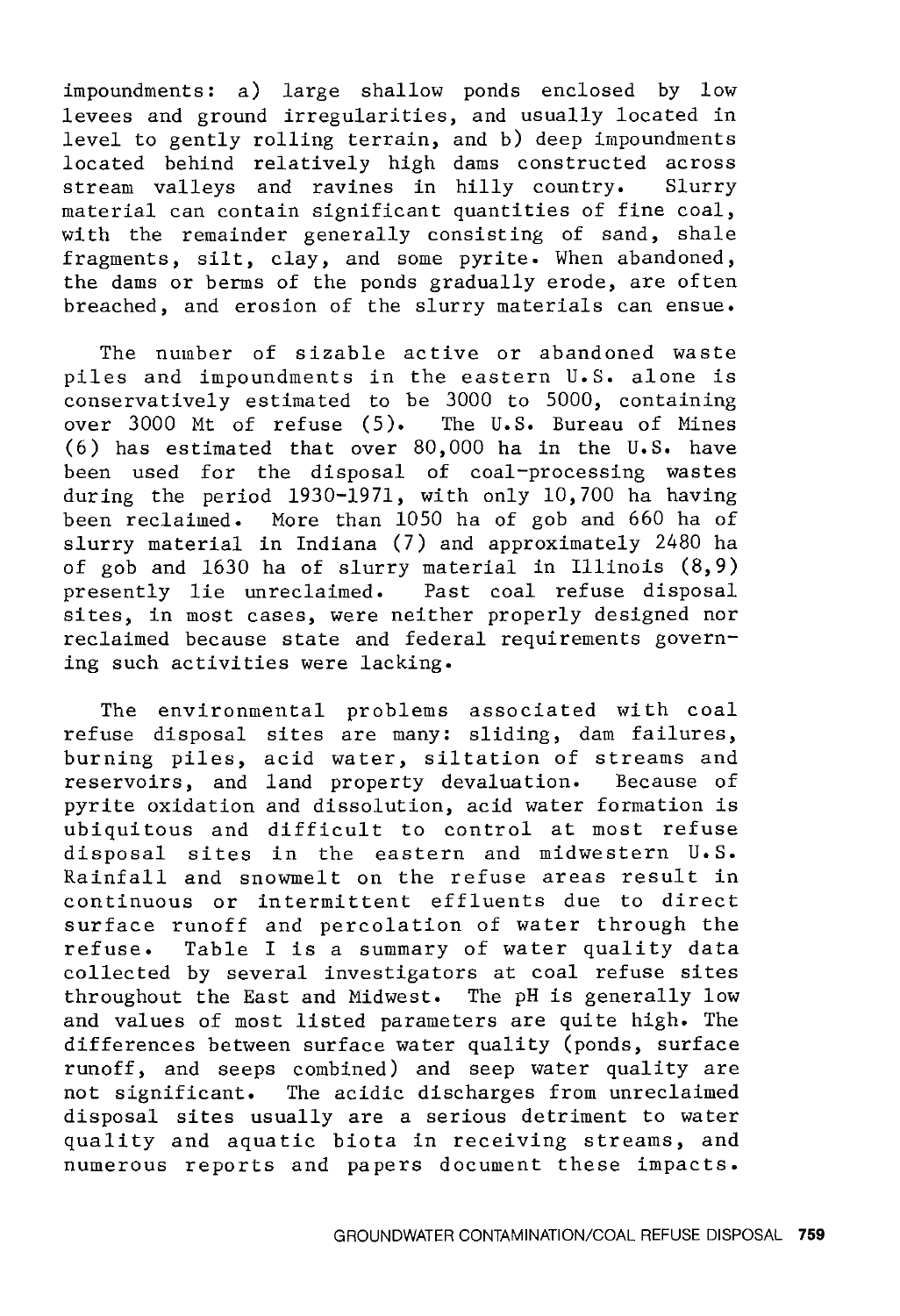| Σ           | Table No. I                                                                                    |  |  |  |  |  |  |  |  |  |
|-------------|------------------------------------------------------------------------------------------------|--|--|--|--|--|--|--|--|--|
| _<br>–<br>w | Water Quality of Runoff and Seeps from Coal Refuse<br>Piles in the Eastern and Midwestern U.S. |  |  |  |  |  |  |  |  |  |

| STE DISPOSAL                         |                            | Refuse            | Water       | No. of                    |          |         | Specific<br>Conduc- |          |      |     |      |      | Source       |
|--------------------------------------|----------------------------|-------------------|-------------|---------------------------|----------|---------|---------------------|----------|------|-----|------|------|--------------|
|                                      | Location                   | Type <sup>a</sup> |             | Type <sup>b</sup> Samples | $pH^C$   | Acidity | tance               | $SO_4^+$ | Fe   | Mn  | Al   | Zn   | of Data      |
|                                      | Illinois                   | G                 | Su          | 41                        | 2.6      | 3500    | 4200                | 3900     | 430  | 17  | 200  |      | (8)          |
|                                      | Illinois                   | s                 | Su          | 21                        | 2.4      | 2600    | 4400                | 3500     | 510  | 14  | 170  |      | (8)          |
|                                      | Macoupin Co.,<br>I11.      | G, S              | Su<br>Su    | 36<br>$7 - 11$            | 2.8      | 11475   |                     | 9465     | 3310 | 41  |      | 41.7 | (10)<br>(10) |
|                                      | New Kathleen<br>Mine, Ill. | G                 | Su          | >200                      | 2.2      | 13520   | 12740               | 14340    | 3860 |     |      |      | (11)         |
|                                      | Pennsylvania               | G, S              | Su          | 7                         | 2.9      | 13294   | 7516                | 15535    | 2304 | 103 | 515  |      | (12)         |
|                                      | West Virginia              | G, S              | Su          | 4                         | 3.1      |         | 8550                | 6328     | 1367 | 43  | 73   | 0.2  | (13)         |
|                                      | Kentucky                   | G                 | Su          | 3                         | 2.5      |         | 3947                | 4715     | 1344 | 34  | 231  | 3.8  | (13)         |
| SEEPAGE, CONTAMINATION, REGULATIONS, | Indiana                    |                   | Su          | G.                        | 2.5      |         | 6263                | 8720     | 2129 | 35  | 112  | 4.4  | (13)         |
|                                      | Macoupin Co.,<br>111.      | G, S              | Sp          | 5                         | 3.1      | 6280    |                     | 2891     | 3757 |     |      |      | (10)         |
|                                      | New Kathleen<br>Mine, Ill. | G                 | Sp          | >120                      | 2.5      | 19062   | 16158               | 20641    | 5991 |     |      |      | (11)         |
|                                      | Pana, Ill.                 | G                 | Sp          | $3 - 6$                   | 3.7      |         |                     | 5787     | 1867 | 703 | 260  | 4.3  | (14)         |
|                                      | Pennsylvania               | G                 | $S_{\rm P}$ | $\overline{2}$            | 3.0, 4.1 |         | 3700                | 2300     | 15.3 | 70  | 68   | 2.6  | (13)         |
|                                      | West Virginia              | G                 | $S_{\rm P}$ |                           | 4.9      |         | 5000                | 3800     | 260  | 9   | 3.6  | 0.2  | (13)         |
|                                      | Kentucky                   | G                 | $S_{\rm p}$ | $\overline{2}$            | 3.8, 6.9 |         | 1080                | 878      | 4.3  | 5.8 | 35.9 | 0.6  | (13)         |
| & CON'                               | Indiana                    | G                 | Sp          |                           | 2.3      |         | 1200                | 15000    | 4500 | 56  |      |      | (13)         |
|                                      |                            |                   |             |                           |          |         |                     |          |      |     |      |      |              |

::0 **ac -- gob; s -- slurry material** <sup>0</sup>

<sup>r</sup>**bsu -- surface water (runoff, ponds, and seeps combined); Sp -- seeps and springs only** 

**CMedian pH in standard units; mean specific conductance in µmhos/cm at zs <sup>0</sup> c; other parameters are mean values in mg/L.**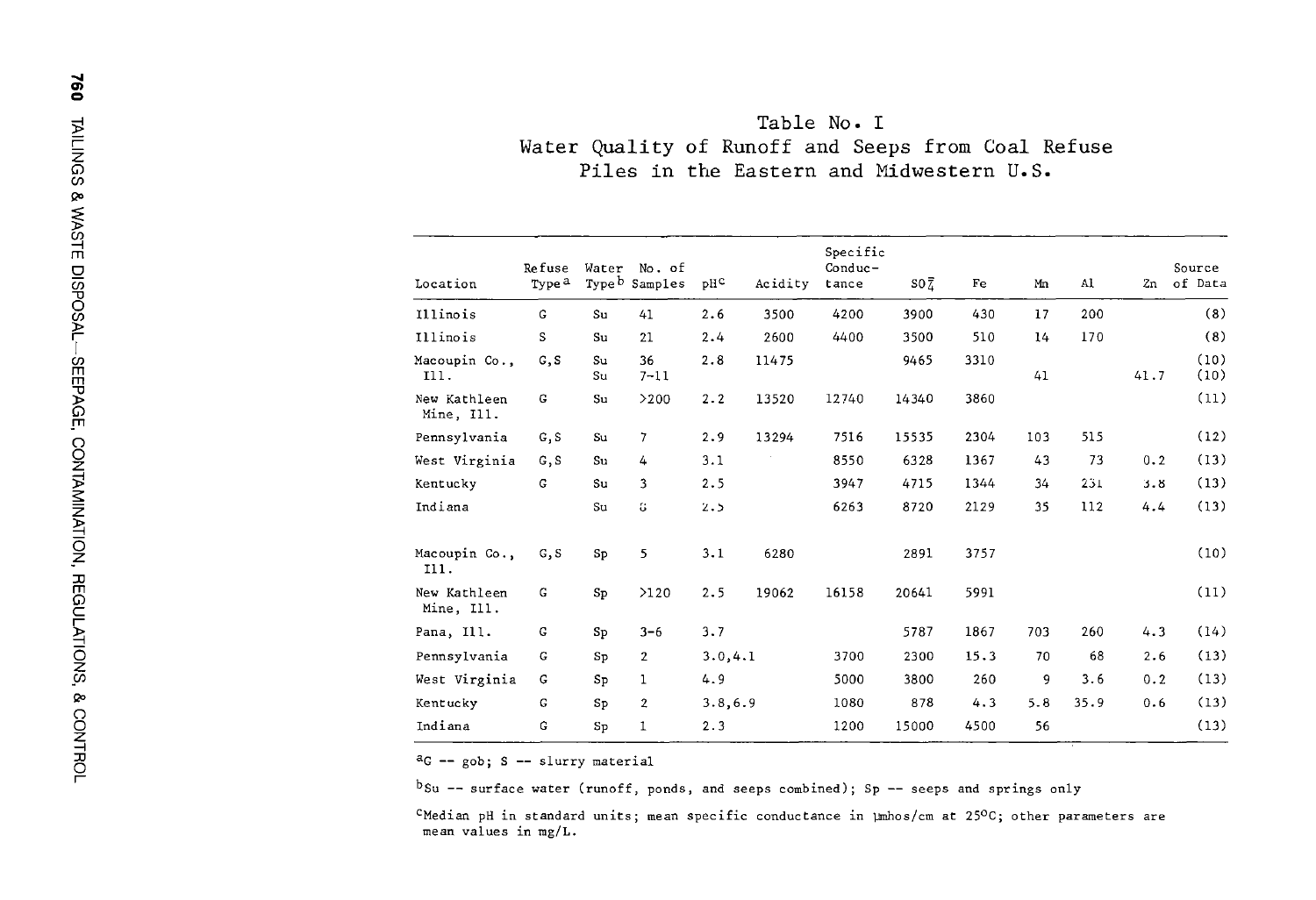With ponded water commonly found at disposal sites (8) and moderate permeabilities in coal refuse, substantial amounts of acid water could be seeping into the subsurface. At the New Kathleen site in Illinois, it was determined that about 20% to 60% of rainfall infiltrated into the unreclaimed coal refuse (15, 16). Thus, there exists a definite potential for groundwater contamination near coal refuse disposal sites, but no studies as yet have seriously addressed this possibility in the U.S.

Libicki (17) has reported on two disposal sites in Poland. Approximately  $1500 \text{ m}^3$  of gob and fly ash were disposed of at the first site overlying a shallow sand aquifer, and 11 monitoring wells were installed within and around the disposal area. At the second disposal site, a total of  $500,000 \text{ m}^3$  of gob were placed in a pit at a rate of  $20,000$  to  $30,000$   $m^3/m$ onth, and fourteen monitoring wells were installed in sand and gravel around the pit. Total dissolved minerals in the shallow aquifer beneath the first site began to increase two months after disposal operations began. Initially, increases in pollutant concentration were related to intensity of precipitation, indicating episodic pulses of water percolating down through the disposal pit. Migration of dissolved constituents down-gradient of the pit was clearly evident after seven months. The following parameters were seen to increase in water down-gradient of the first site as compared to ambient water quality: specific conductance, total dissolved solids, chloride, sulfate, sodium, potassium, calcium, magnesium, ammonium, phosphate, cyanide, phenols, cadmium, strontium, copper, molybdenum, and boron. No noticeable increases in iron, manganese, aluminum, or chromium occurred, nor were there any apparent changes in pH. Observed impacts to groundwater qualjty at the second site, where only gob was dumped, were similar. Increases in molybdenum, strontium, and cyanide did not occur, but increased concentrations of aluminum, chromium, and iron were observed.

In the Yorkshire coalfield of England, Nicholls (18) reported the steady gradual decline of water quality in a public water supply well about 700 m from an active colliery gob pile and slurry pond. The very extensive gob pile was deposited across an outcrop of the Bunter Sandstone aquifer and onto sand and gravel deposits overlying the sandstone, thus enabling seepage water to easily percclate into the aquifer from which the well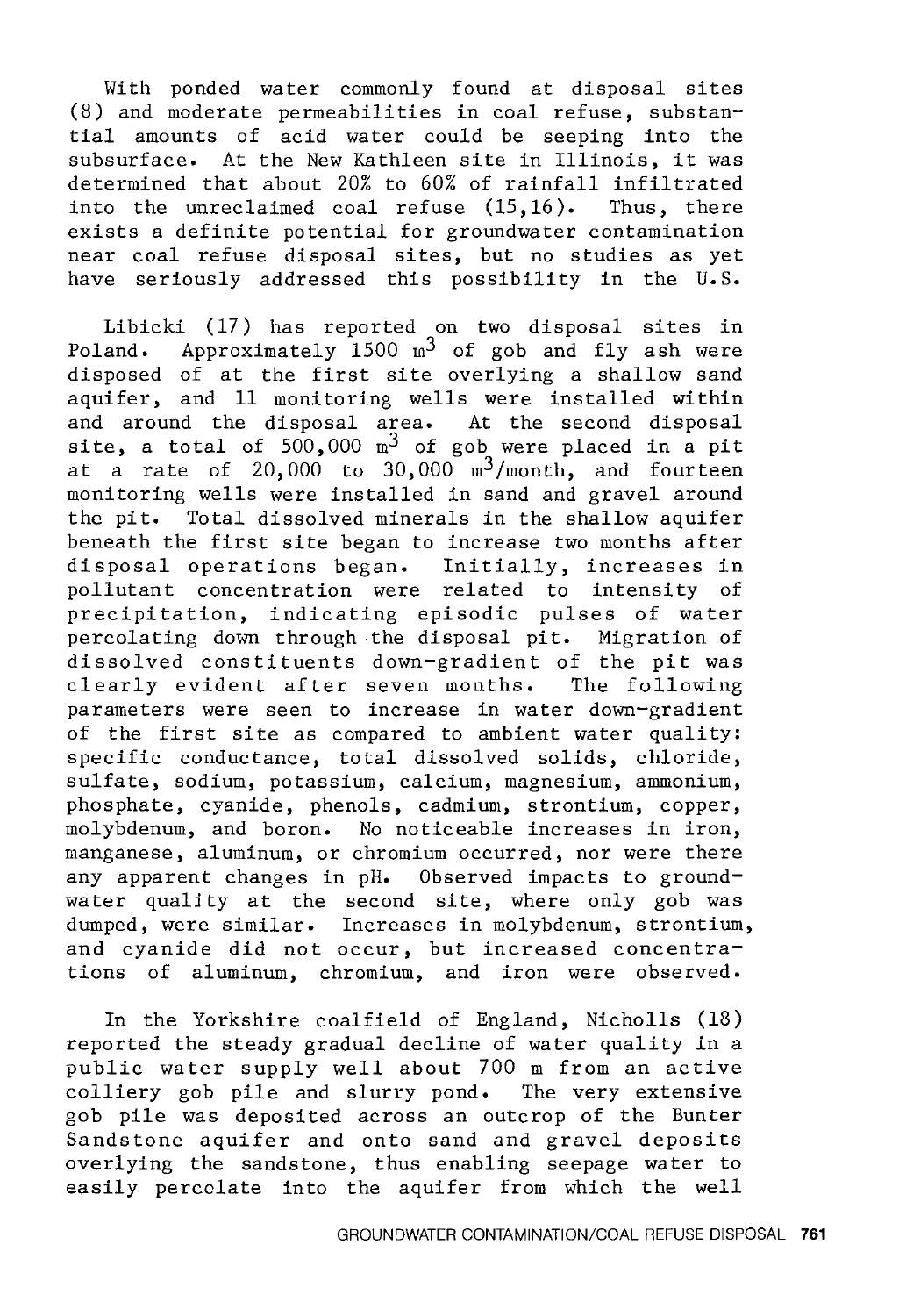obtained its water. Table II shows water quality in the slurry pond, seeps from gob, and the well water over a period of nearly 50 years.

> Table No. II Effects of Coal Refuse Disposal on a Well in Yorkshire Coalfield, England (18)

|                       | Slurry<br>Pond | Gob       |      | Well Water |       |      |  |  |  |
|-----------------------|----------------|-----------|------|------------|-------|------|--|--|--|
|                       | Water          | Seepage   | 1919 | 1925       | -1933 | 1965 |  |  |  |
| Total                 |                |           |      |            |       |      |  |  |  |
| Hardness <sup>a</sup> | 1090           |           | 126  | 163        | 414   | 2060 |  |  |  |
| Sodium                | 1200           | 1750-3400 |      |            |       |      |  |  |  |
| Chloride              | 2550           | 1300-3000 | 12.9 | 25.7       | 337   | 2925 |  |  |  |
| Sulfate               | 480            | 2600-5500 |      |            |       |      |  |  |  |

aAll values in mg/L.

Judging by the seepage water chemistry (e.g., nearneutral pH and relatively low concentrations of iron and manganese) of these European examples, the coal refuse at those disposal sites probably had very low pyrite content. In Canada and the western U.S., however, there are examples where seepage waters from sulfide-ore mineral wastes are extremely low in pH; in some of these cases, contamination of groundwater quality has been documented (19,20,21,22,23,24,25,26).

In 1975, the Illinois General Assembly created the Abandoned Mined Lands Reclamation Council to designate high-priority abandoned mined lands to be acquired and reclaimed by the state and to establish priorities to guide the selection process. Pennsylvania and other states have taken similar steps to reclaim abandoned lands where mining companies are not held responsible for environmental problems (e.g., Operation Scarlift Projects in Pennsylvania). With the enactment of the Surface Mining Control and Reclamation Act of 1977 (P.L. 95-87) by the federal government, funding and administration for the reclamation of abandoned lands has been delegated to the Abandoned Mine Land Reclamation Program and Rural Abandoned Mine Program of the Office of Surface Mining. Because acid drainage is a major problem at many disposal sites, reclamation techniques are needed to effectively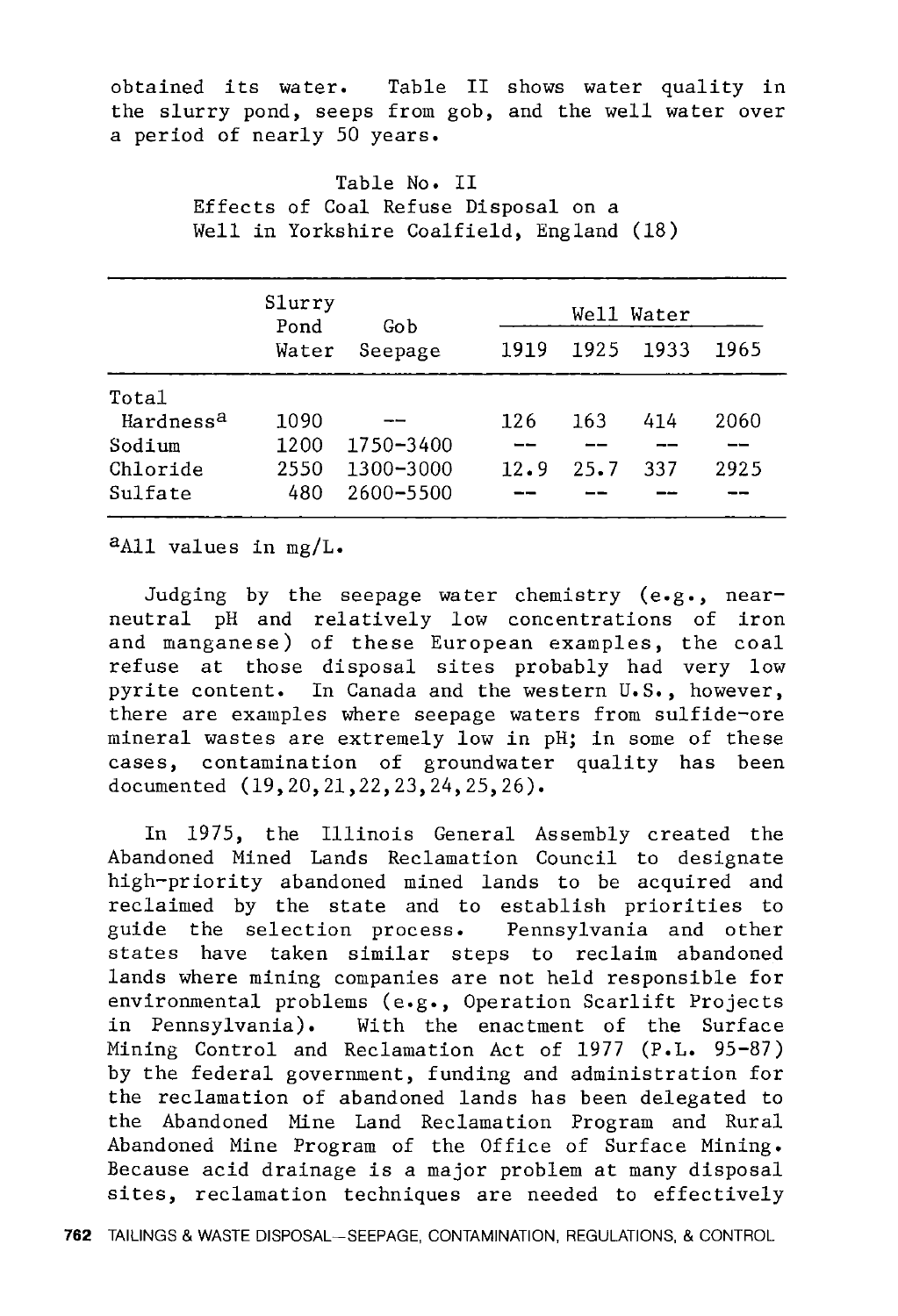control water movement and quality in pyritic mine spoils<br>and coal refuse. To date, however, very little field To date, however, very little field research has been conducted to determine moisture movement, percolation, subsurface pyrite oxidation, leaching processes, or groundwater pollutant transport and attenuation mechanisms relative to this particular problem.

To assess the nature and magnitude of water quality problems resulting from an abandoned unreclaimed coal refuse disposal area, hydrologic and water quality monitoring began in November 1975 at a site near Staunton, Illinois, approximately 66 km northeast of St. Louis, Missouri. Six months after the investigation was initiated, reconstruction and reclamation of the site was begun in accordance with design and engineering plans developed by Argonne National Laboratory's Land Reclamation Program. This work included grading and liming of the coal refuse, covering with a calcareous, silty-clay till, and fertilizing and seeding the project area (27,28). Thus, it was possible to study not only the groundwater quality problems attributable to an unreclaimed "orphan" refuse disposal area, but also any modifications to the hydrologic system and changes in water quality (both surface water and groundwater) brought about by the reclamation activities. Only the groundwater aspects of the research program will be discussed in this paper.

### DESCRIPTION OF DISPOSAL SITE

The Consolidated Coal Company Mine No. 14 opened in 1904 and operated until about 1924. Underground mining of the 1.8-m-thick Herrin (No. 6) coal, and crude cleaning operations near the mine mouth resulted in the accumulation of a large gob pile (about 25 m high and 1.8 ha in area) and 4.5 ha of slurry material north of the pile (Fig. 1). Extreme erosion occurred on the site in the 50 years following mine closure; the gob pile had deep gulleys cut into its steep sides and a large quantity of sediment had washed into adjoining lowland areas. The impoundment dam was breached by erosion, and runoff water from the entire site gradually wore down the low point in the dam, resulting in cliffs of exposed slurry material as much as 4. 5 m in height. During rainstorms a portion of runoff water from the gob pile flowed into lowland areas surrounding the pile and underwent extended periods of evaporation and infiltration.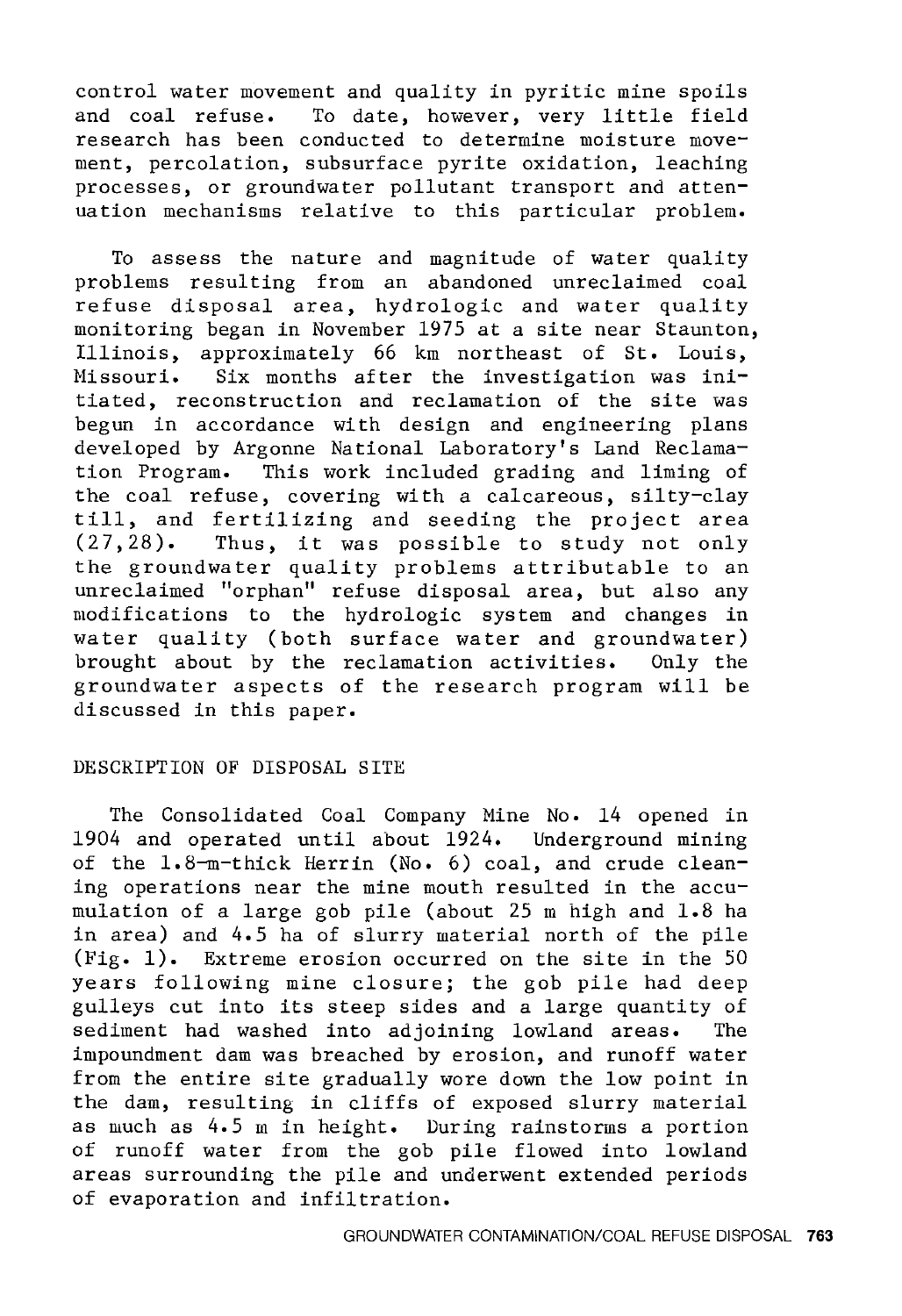

**764** TAILINGS & WASTE DISPOSAL-SEEPAGE, CONTAMINATION, REGULATIONS, & CONTROL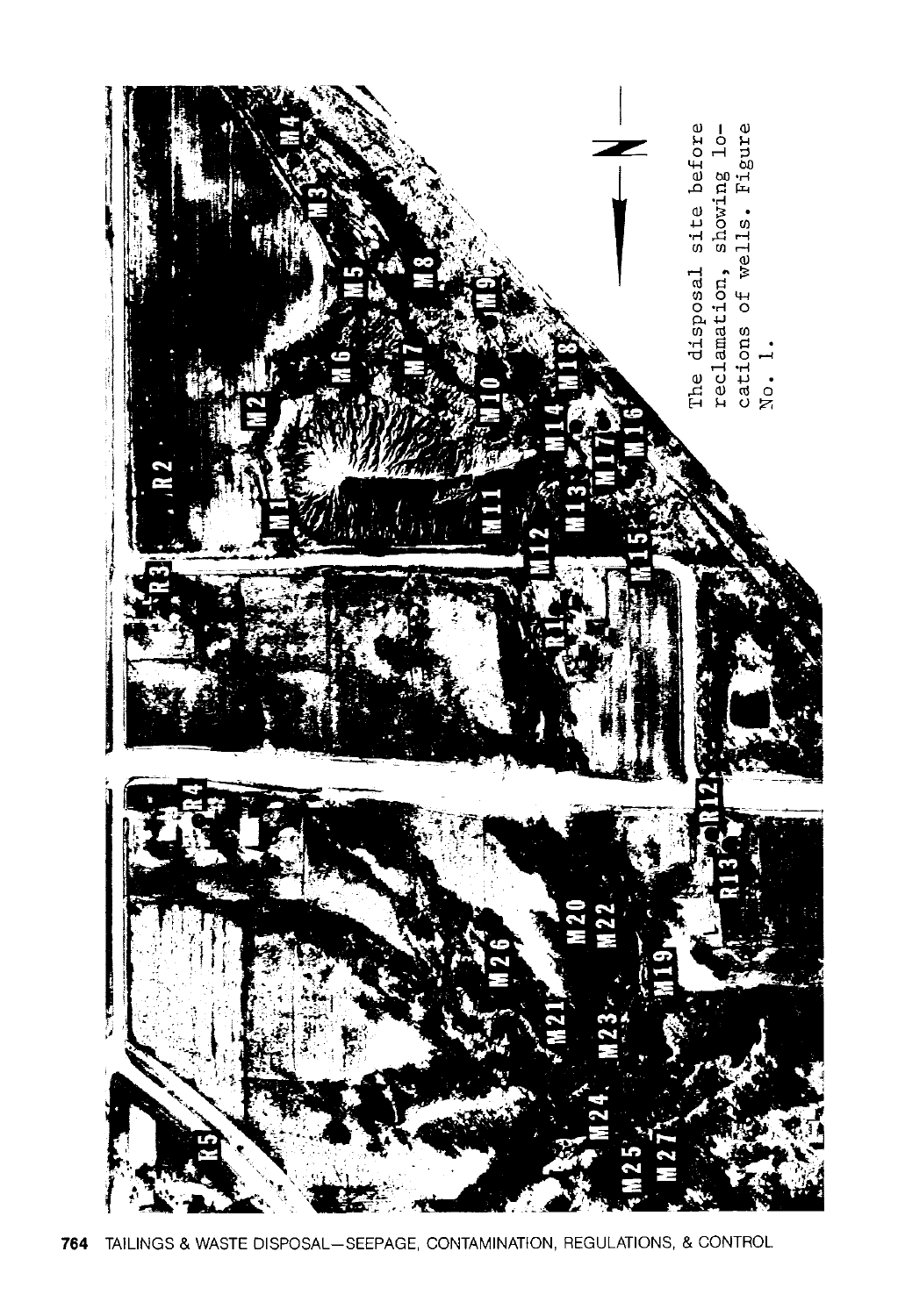Between September 1976 and April 1977, the coal refuse was graded to gentle slopes. Ground agricultural limestone (175 t of  $CaCO<sub>3</sub>$  equivalent/ ha) was then disked into the gob material and a mixture of limestone and quicklime (175 t of CaCO3 equivalent/ha) was disked into the slurry material. A 0.3-m layer of calcareous, silty-clay till was then placed over the regraded refuse material and the area was fertilized and seeded (Fig. 2). The earth dam of the slurry impoundment was reconstructed and a 0.5 ha pond was excavated at the north end of the disposal site, primarily to reduce peak runoff flow and sediment transport from the site. Additional details of the reclamation project are described by Zellmer (27) and Wilkey and Zellmer (28).

#### PRE-RECLAMATION GROUNDWATER QUALITY

Light rainfalls produced little or no runoff at the Staunton site prior to reclamation and intermittent seeps were observed at the base of the gob pile and slurry material. Thus, clear evidence was available that some



View of the reclaimed disposal site looking north. Figure No. 2.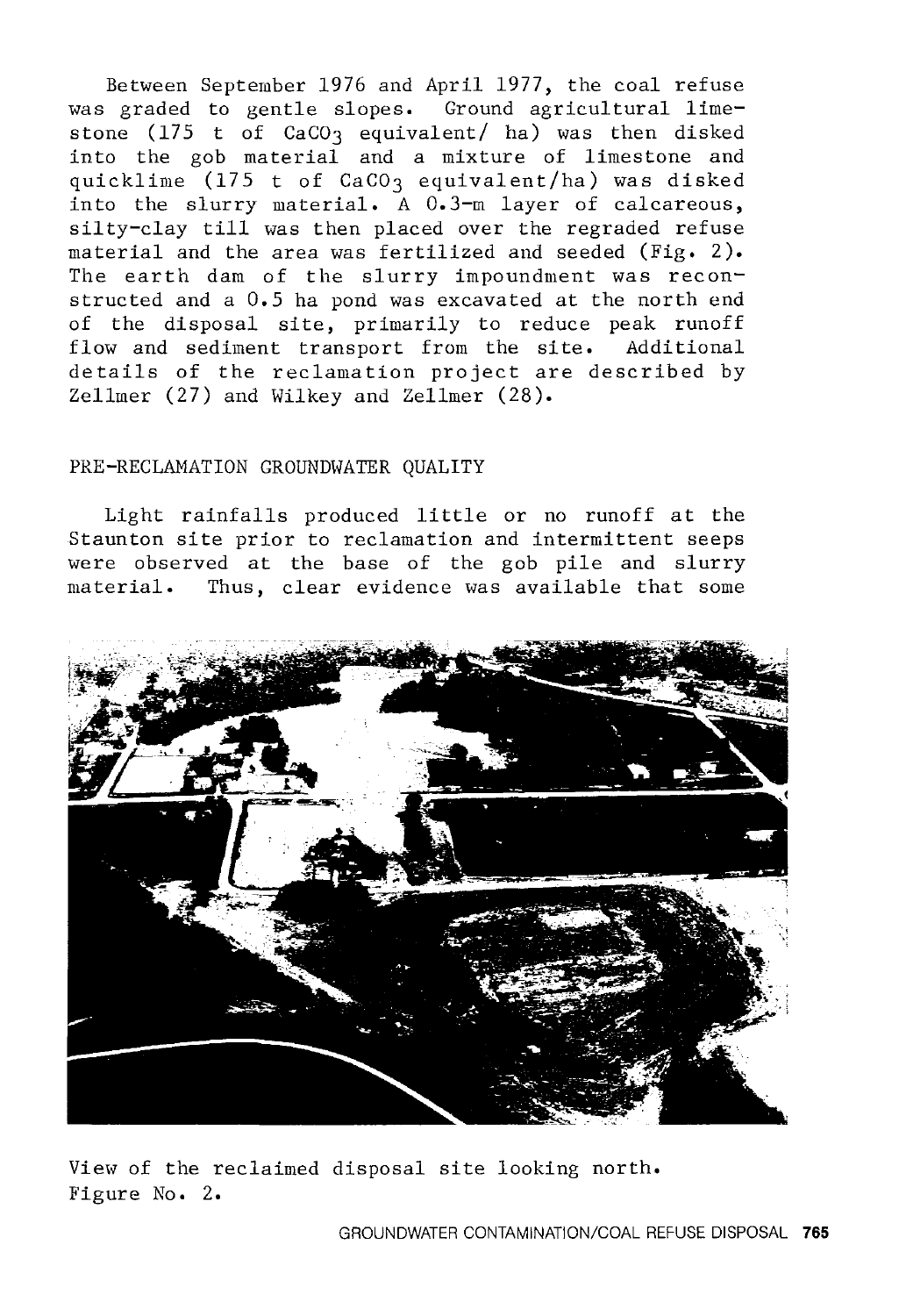degree of saturated conditions existed at the base of the refuse materials. Heavy incrustations of metal sulfate and oxyhydroxide minerals formed where seep waters evaporated.

Twenty-two shallow  $($   $($   $4.6$  m $)$  monitoring wells were installed in the glacial till surrounding the refuse pile and slurry area, and five wells were placed in the saturated slurry material (Fig. 1). Within 0.6 km of the refuse site, residents rely on shallow, hand dug wells and one drilled well for their water supplies. In addition to the 27 wells installed at the refuse site, 13 residential wells were monitored during the prereclamation study.

Pumping tests are planned for the future, but is is already apparent that the permeability of the till is low throughout most of the site area. All monitoring wells were bailed prior to sampling and recovery rates were low. In some cases, several weeks were required for a well to recover two to three meters. Most of the residential wells also had low specific capacities and poor recovery rates after heavy use. A few wells, however, exhibited greater permeability (e.g., Ml9) and the reasons for this are to be investigated further. A few thin, discontinuous sand lenses in the till were found in the north part of the site and may serve as zones of increased permeability. Jointing and fractures in the till may also provide avenues of increased groundwater flow (29). The water table in the till was generally less than 3 m below the land surface near the refuse pile and sloped gently away from the pile in all directions. For the entire area, however, the water table in the glacial material sloped toward the north and northwest (30).

Chemical analyses of water samples collected from monitoring and residential wells during 1976 before site reclamation are summarized in Table III. The wells are grouped in the table according to similarity of location and water chemistry. In an area less than 30 m from the north, west, and south sides of the gob pile (well group A), the median groundwater pH was 3.10 and ranged from 6.38 down to 2.27; the average acidity was 4000 mg/L. Concentrations of sulfate and most dissolved metals were extremely high and some parameters exceeded recommended drinking water standards by several orders of magnitude.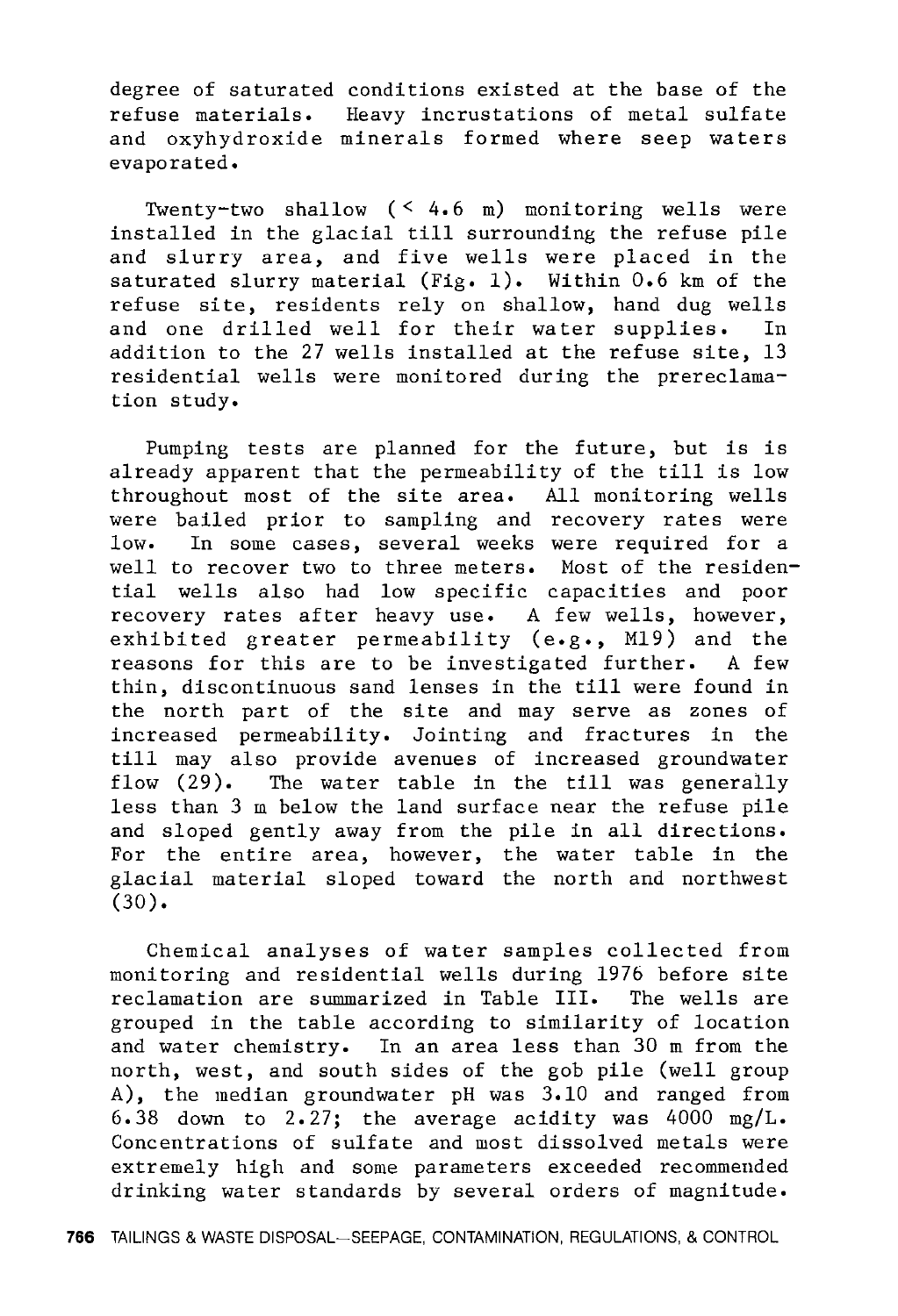Table No. III Average<sup>a</sup> Pre-Reclamation Groundwater Quality

| Well Group              | A     | B              | C             | D         | E                    | $\mathbf{F}$  | G             | Н                    |
|-------------------------|-------|----------------|---------------|-----------|----------------------|---------------|---------------|----------------------|
| No. of Samples          | 10    | $\overline{7}$ | 5             | 15        | 3                    | 3             | 3             | 16                   |
| Spec. Cond <sup>b</sup> | 19921 | 2489           | 2847          | 4249      | 2956                 | 3954          | 8373          | 1696                 |
| Median pH               | 3.10  | 6.40           | 5.60          | 6.50      | 6.80                 | 4.35          | 6.85          | 7.64                 |
| Min. pH                 | 2.30  | 6.20           | 3.20          | 4.00      | 6.70                 | 4.00          | 6.84          | 7.10                 |
| Acidity                 | 4076  | 37.3           | 207           | 67.8      | 77.0                 | 1784          | 76            | 22.3                 |
| Max. Acidity            | 31400 | 62             | 660           | 372       | 124                  | 2604          | 105           | 59.8                 |
| Alkalinity              | 142   | 131            | 64            | 135       | 376                  | 4.4           | 435           | 268                  |
| Bicarbonate             | 173   | 160            | 78.4          | 165       | 459                  | 5.3           | 531           | 327                  |
| Sulfate                 | 6330  | 329            | 1255          | 1064      | 856                  | 3596          | 1719          | 433                  |
| Calcium <sup>C</sup>    | 490   | 88.5           | 438           | 249       | 304                  | 435           | 500           | 137                  |
| Magnesium               | 246   | 41.9           | 80.4          | 108       | 69.5                 | 149           | 279           | 70.1                 |
| Sodium                  | 263   | 61             | 26.3          | 120       | 235                  | 91            | 117           | 53.6                 |
| Potassium               | 15.9  | 0.3            | 4.0           | 1.3       | 14.1                 | 17.2          | 0.8           | 3.88                 |
| Strontium               | 1.5   | $\langle .5$   | 0.7           | 0.5       | 2.9                  | 5.3           | 0.6           | $\langle .5 \rangle$ |
| Aluminum                | 414   | $\zeta$ .02    | 19.4          | 2.57      | $\langle .1 \rangle$ | 61.7          | .06           | $\langle .5 \rangle$ |
| Cadmium                 | 1.00  | $\zeta$ .01    | .09           | .01       | $\zeta$ .01          | .01           | $\zeta$ , 01  | $\langle .01$        |
| Chromium                | .46   | $\zeta$ .02    | $\langle .02$ | $\lt$ .02 | $\langle .02$        | $\langle .02$ | $\zeta$ .02   | $\langle .02$        |
| Copper                  | 1.22  | $\zeta$ .01    | .05           | $\lt$ .02 | $\zeta$ .02          | $\langle .02$ | $\langle .02$ | $\zeta$ , 02         |
| Iron                    | 1367  | .24            | 119           | 2.61      | 6.89                 | 933           | .21           | .039                 |
| Max. Iron               | 6010  | .77            | 560           | 24.9      | 12.9                 | 1840          | .35           | .20                  |
| Manganese               | 24.2  | .45            | 9.28          | 7.26      | .55                  | 16.9          | .16           | .26                  |
| Max. Mn                 | 62    | .74            | 18.6          | 51        | .80                  | 41.0          | .29           | 1.26                 |
| Nickel                  | 1.52  | $\zeta$ , 02   | .25           | .094      | .03                  | .81           | .03           | $\langle .02$        |
| Zinc                    | 59.0  | .02            | 6.64          | .734      | .096                 | 28.4          | .097          | .192                 |
| Max. Zinc               | 252   | .05            | 23            | 10.4      | .115                 | 40.5          | .104          | 1.95                 |
|                         |       |                |               |           |                      |               |               |                      |

aAll chemical parameters are reported as mean concentrations, except pH which is a median; minimum pH and maximum acidity, iron, manganese, and zinc are also reported for most well groups.

 $b$ Specific conductance is reported as mhos/cm at 25°C, pH in standard units, acidity and alkalinity as mg/L CaCO3 equivalence, and other parameters are reported in mg/L.

 $c$ Dissolved cations were analyzed from filtered, acidified samples.

Well Group Locations - Pre-Reclamation Monitoring

- A.  $\leq$  30 m from N, S, and W side of gob pile (M6, M7, M11, M12, M13).
- B.  $\leq$  30 m from E side of 30b pile (M1, M2).

C. 30-60 m SW and W of gob pile (M10, M14, M15, M16, M17, M18).

D. 60-190 m S of gob pile (M3,M4,M5,M8,N9).

- E. In saturated slurry material away from main drainage channel (H24,M26).
- F. In saturated slurry material near main drainage channel (H22,H23).
- G. Located in alluvium downstream of disposal site (M27).
- H. All residential wells (Rl through Rl3).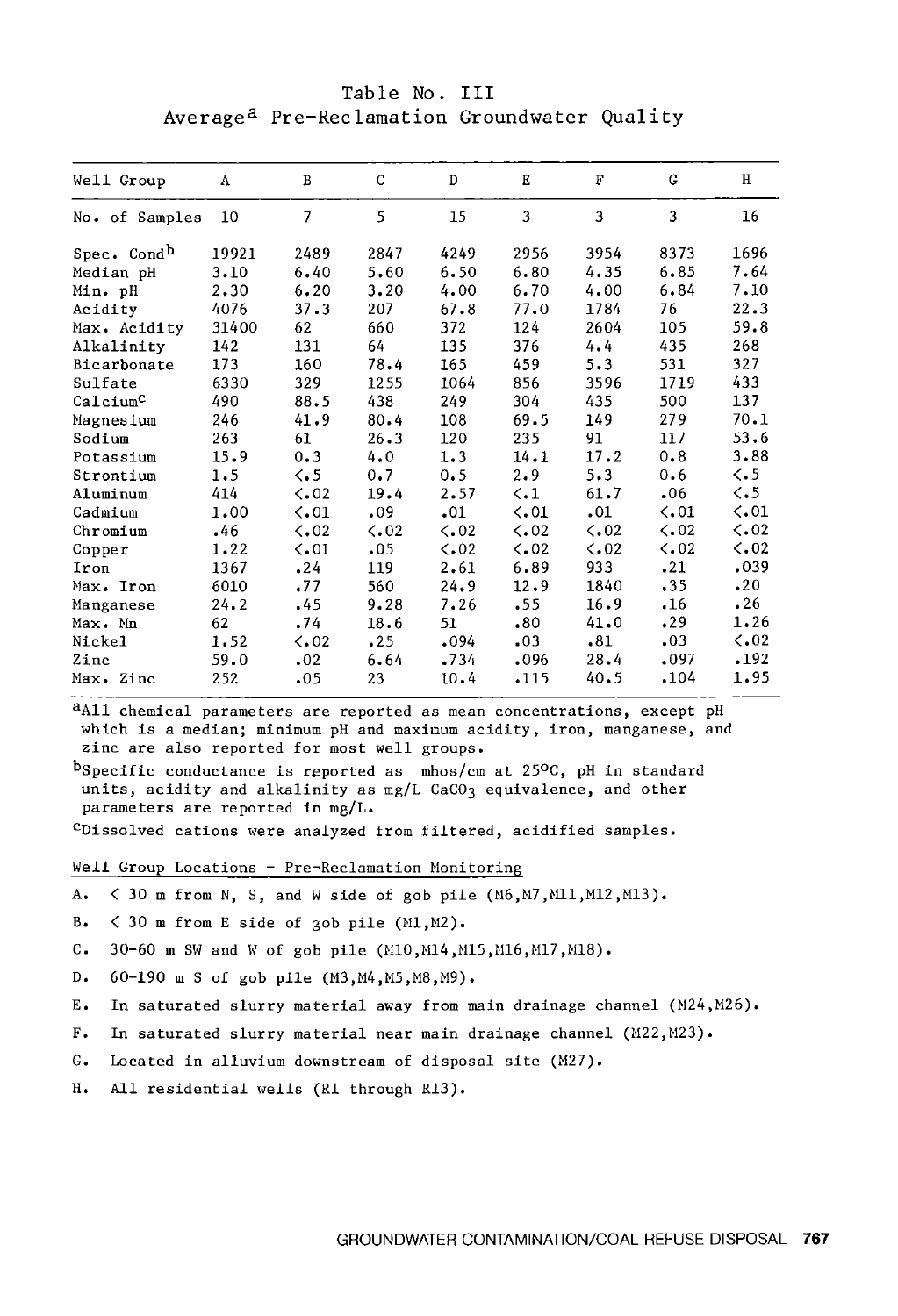Of particular concern were the concentrations of aluminum,<br>cadmium, chromium, iron, manganese, and zinc. At discadmium, chromium, iron, manganese, and zinc. tances of 30 to 60 m south and west of the gob pile (well group C), the groundwater had a median pH of 5.60, average acidity of 207 mg/L, and lower levels of most major and minor constituents relative to group A wells. Concentrations of aluminum, iron, cadmium, manganese, and zinc, however, were still much higher than the residential wells of the area (group H). Groundwater on the southeast, south, and west sides of the pile could have been contaminated by groundwater migration from the pile (subsurface transport) and surface water running off the pile and ponding in lowland areas (surface transport) with subsequent infiltration. Both processes were occurring, but the relative importance of each has not yet been quantified.

At distances greater than 60 m southeast, south, and west of the pile (well group D), concentrations of acidity and most dissolved metals were greatly reduced. However, moderately high specific conductance, acidity, sulfate, aluminum, iron, manganese, and zinc persisted in a few wells at distances up to 200 m from the pile. Water quality in the field east of the pile (well group B and well R2) was alkaline with low concentrations of sulfate and most metals (iron and manganese were slightly high). Based on data from the pre-reclamation monitoring wells, shallow groundwater quality was not significantly affected at distances greater than 200 m south and west of the gob pile and 30 m east of the pile. The till underlying the gob pile had a low permeability and the hydraulic gradient of the water table was also low; therefore, flow velocity of groundwater was low and transport distance of contaminants was not great. As the acid leachate flowed through the calcareous till, neutralization of the water took place and precipitation of metals probably occurred. An insufficient number of wells were located north of the pile to determine groundwater quality patterns in this direction.

Groundwater in the saturated slurry material exhibited diverse chemistries. Water in slurry material adjacent to the drainage channel leading away from the gob pile (well group F) had concentrations of acidity, metals, and sulfate similar to acid surface drainage from the pile. Monitoring wells in slurry material located farther away from the main drainage channel (group E) had water with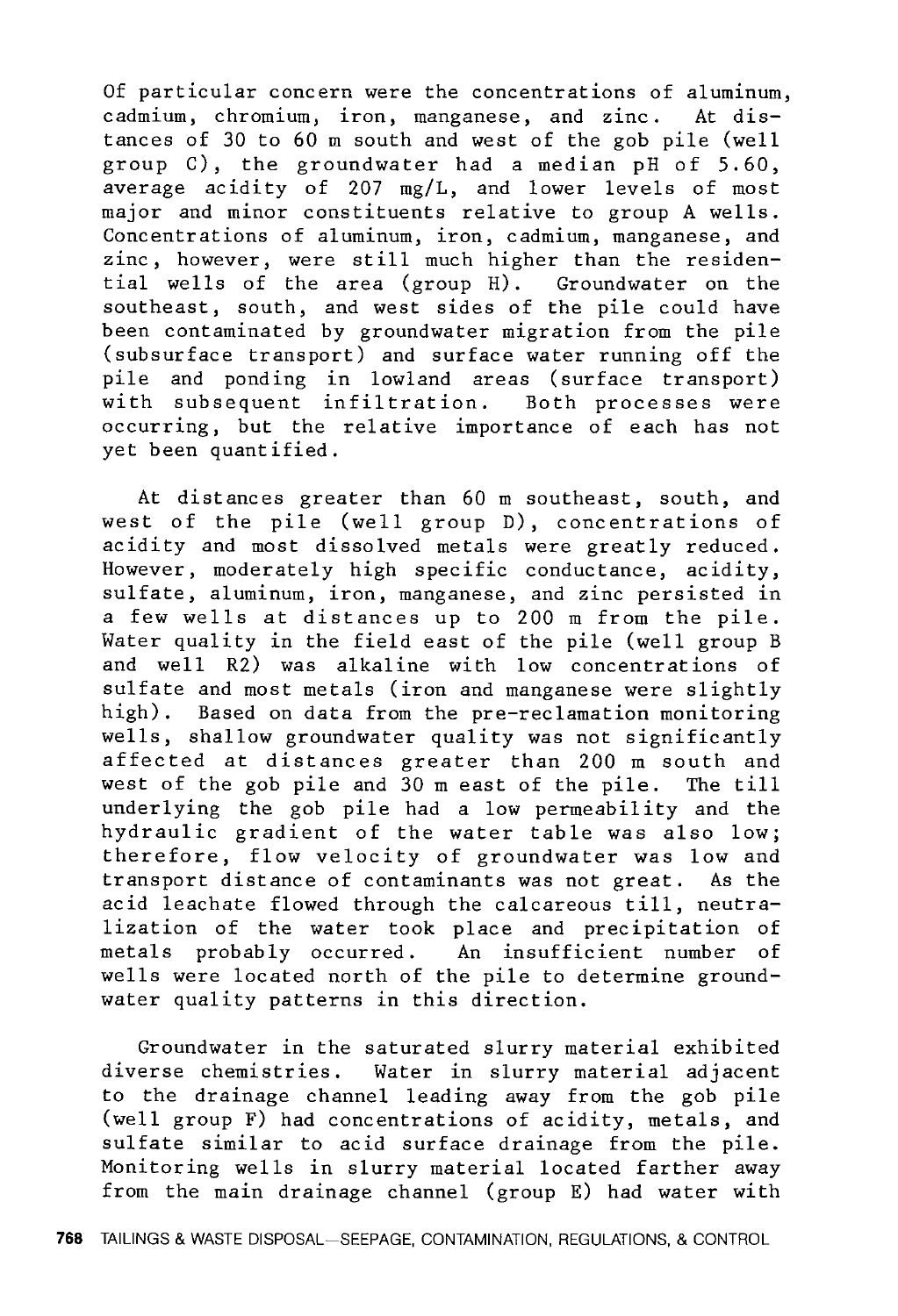much lower specific conductance, sulfate, and metal concentrations, and a net alkalinity. This suggests that surface water draining from the gob pile area was recharging the slurry material along the main channel. Well M27 (group G), located in the alluvium of the drainage channel leading away from the site (see Fig. 1), had water with a high specific conductance, high alkalinity, and high concentrations of calcium and magnesium relative to residential wells and relative to the surface drainage water. This indicates groundwater discharge, rather than recharge, along the streambed, thus causing dilution and neutralization of acid water in the stream (30).

Water in residential wells (group H) within 0.6 km of the disposal site contained primarily calcium, magnesium, sodium, sulfate, and bicarbonate ions (a normal assemblage for this area) and low concentrations of transition and heavy metals. The presence of zinc in some wells was probably due to the use of galvanized steel pipes in the wells.

#### POST-RECLAMATION GROUNDWATER QUALITY

All of the pre-reclamation monitoring wells except Ml9 and M27 were destroyed during the reclamation activities. In 1977, 45 new monitoring wells were drilled in the study area: 10 in the reclaimed gob pile, 16 in the till surrounding the gob pile, 12 in the slurry material, and 7 in the till surrounding the slurry area (Fig. 3). The wells range in depth from 2 m to 12 m. Monitoring of water levels and collection of samples from the 45 new monitoring wells, 2 pre-reclamation monitoring wells, and 15 residential wells was performed twice in 1978 (spring and fall) and once in 1979 (winter). More monitoring wells and a better distribution of wells allowed for a more complete study of the groundwater system following reclamation. Chemical analyses of 1978 well samples are summarized in Table IV.

Ten monitoring wells (group I) were drilled to the base of the reclaimed gob pile and showed a saturated zone of  $0.4$  to  $4.7$  m. Originally, it was assumed that grading the pile and reducing the steep slopes would greatly increase infiltration rates into the pile, but no significant changes in the basal saturated zone have yet been observed. The saturated basal zone has a large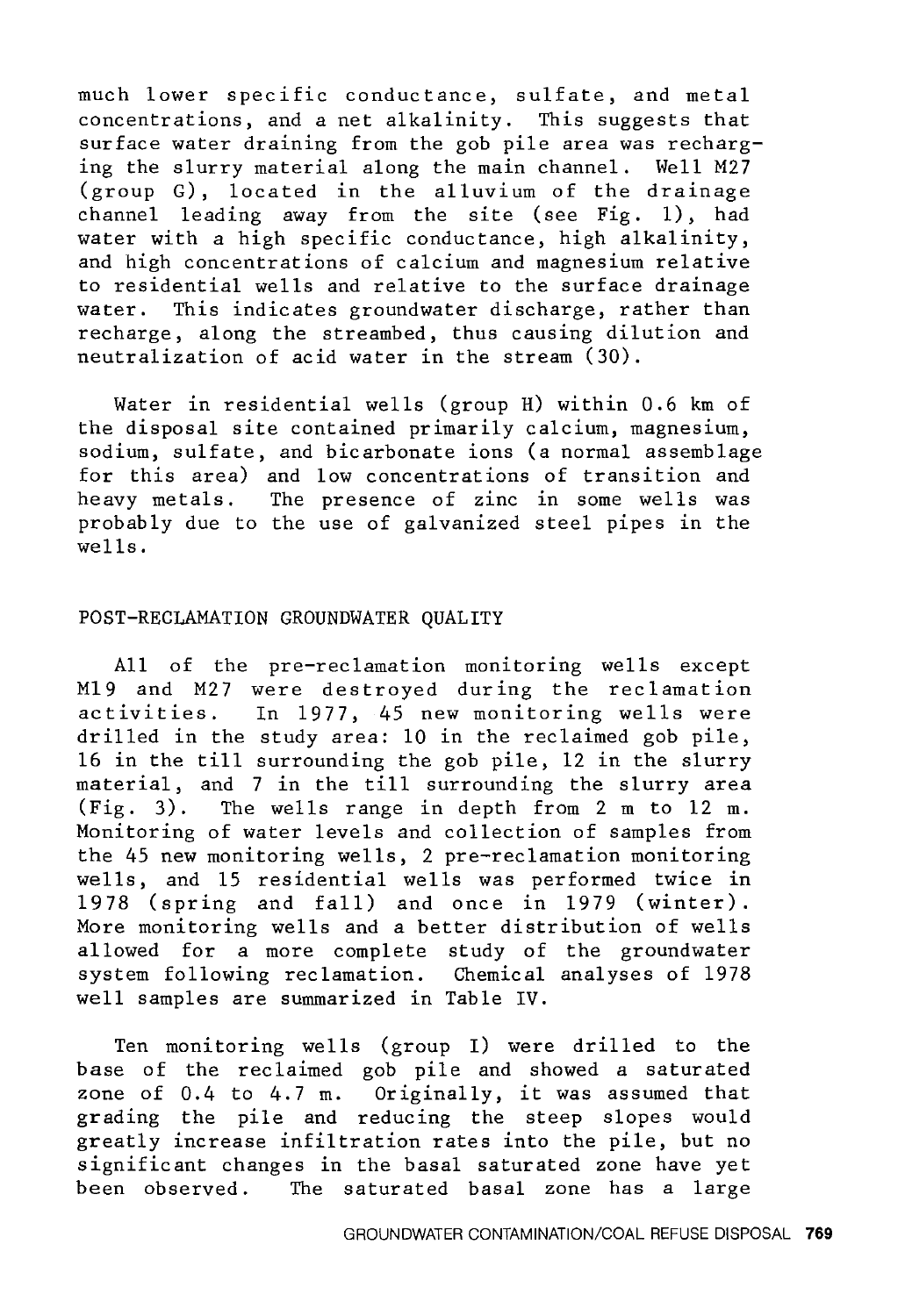

Locations of wells after reclamation. Figure No. 3.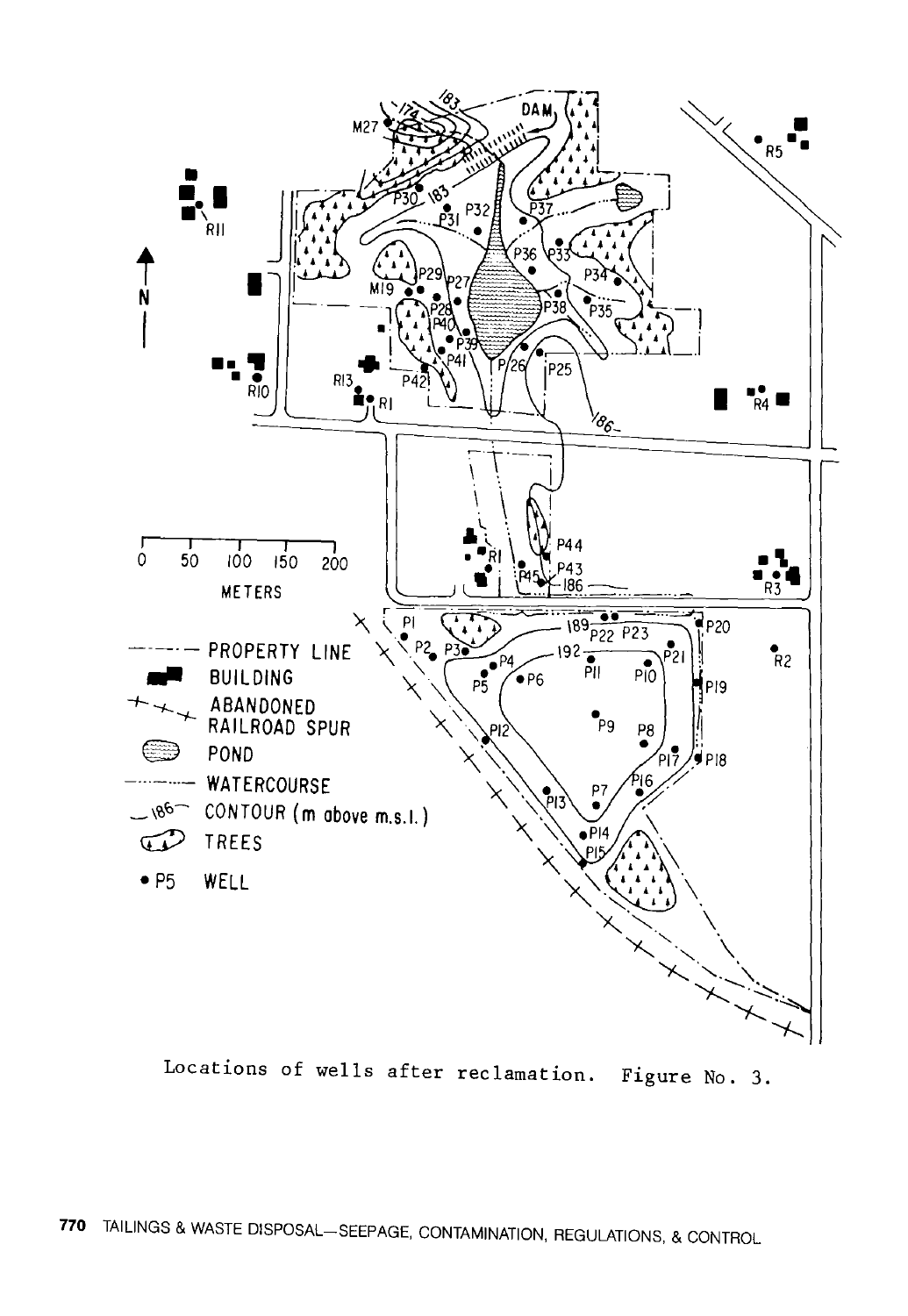Table No. IV Average<sup>a</sup> Post-Reclamation Groundwater Quality

| Well Group              | I     | J     | ĸ     | L             | М             | N           | $\Omega$                 | $\mathbf{P}$  | Q             |
|-------------------------|-------|-------|-------|---------------|---------------|-------------|--------------------------|---------------|---------------|
| No. of Samples          | 20    | 12    | 15    | 6             | 19            | 17          | $\overline{2}$           | $\mathbf{1}$  | 29            |
| Spec. Cond <sup>b</sup> | 16559 | 9172  | 4825  | 3054          | 2793          | 2869        | 7526                     | 2447          | 1362          |
| Median pH               | 4.30  | 4.94  | 6.50  | 6.88          | 6.93          | 6.90        | 5.05                     | 6.90          | 7.09          |
| Min. pH                 | 2.56  | 3.22  | 4.26  | 6.70          | 6.38          | 6.51        |                          | --            | 6.32          |
| Acidity                 | 15209 | 9290  | 1373  | 67.7          | 156           | 168         | 3820                     | 74.4          | 44.2          |
| Max. Acidity            | 89775 | 68040 | 12380 | 108           | 443           | 402         | $- -$                    | --            | 114           |
| Alkalinity              | 42    | 203   | 186   | 212           | 498           | 539         | 88                       | 484           | 212           |
| Bicarbonate             | 51    | 248   | 227   | 259           | 607           | 658         | 108                      | 590           | 259           |
| Boron                   | 3,86  | 2.37  | .74   | .24           | 1.04          | .42         | 2.87                     | .80           | .68           |
| Chloride                | 39    | 24    | 53    | 22            | 59            | 37          | 40                       | 69            | 6ء            |
| Sulfate                 | 21745 | 8012  | 3946  | 1414          | 853           | 1303        | 5800                     | 475           | 600           |
| Silica                  | 226   | 64.4  | 27.3  | 21.6          | 18.3          | 18.7        | 36.1                     | 10.2          | 17.9          |
| Calcium <sup>C</sup>    | 421   | 477   | 411   | 376           | 233           | 339         | 468                      | 202           | 202           |
| Magnesium               | 919   | 646   | 575   | 205           | 129           | 263         | 469                      | 123           | 104           |
| Sodium                  | 630   | 363   | 192   | 229           | 262           | 172         | 327                      | 209           | 80            |
| Potassium               | 51.3  | 18.7  | 3.2   | 2.79          | 5.71          | 5.30        | 8.03                     | $\langle .5$  | 3.27          |
| Strontium               | 1.47  | .66   | .84   | .72           | 1.37          | .79         | .50                      | $\langle .3$  | .68           |
| Aluminum                | 2104  | 873   | 14.6  | $\langle .05$ | .041          | .77         | 62.5                     | .20           | $\langle .10$ |
| Arsenic                 | .631  | .369  | .0047 | .0030         | .0020         | .0008       | .018                     | .0008         | $\zeta$ ,002  |
| Barium                  | .169  | .0477 | .0182 | .0190         | .0265         | .0240       | .0132                    | .0215         | .0178         |
| Cadmium                 | 3.06  | .904  | .051  | .006          | < 005         | .006        | .021                     | .008          | < .010        |
| Cobalt                  | 1.90  | 1.06  | 1.17  | .027          | .025          | .038        | .360                     | .040          | .034          |
| Chromium                | .817  | .336  | .012  | $\zeta$ .01   | $\langle .02$ | $\zeta$ .02 | .01                      | .02           | .04           |
| Copper                  | .189  | .119  | .030  | .010          | .006          | .013        | .052                     | $\langle .01$ | < 01          |
| Iron                    | 4172  | 1940  | 444   | .613          | 6.39          | 1.74        | 937                      | .60           | 1.20          |
| Max. Iron               | 14170 | 11100 | 4800  | 2.03          | 30.1          | 11.27       | $\qquad \qquad -$        | --            | 12.0          |
| Manganese               | 82.7  | 60.1  | 90.6  | 2.11          | 4.59          | 3.14        | 30.0                     | .20           | .20           |
| Max. Mn                 | 329   | 194   | 645   | 2.34          | 10.8          | 12.6        | $\overline{\phantom{0}}$ | --            | 1.68          |
| Nickel                  | 6.56  | 3.39  | 1.26  | .04           | .02           | .06         | .97                      | .06           | .01           |
| Lead                    | .393  | .254  | .125  | .070          | .045          | .093        | .130                     | .030          | .042          |
| Zinc                    | 322   | 136   | 22.5  | .020          | .019          | .105        | 34.6                     | .230          | .083          |
| Max. Zinc               | 1465  | 825   | 245   | .044          | .073          | .700        | --                       | --            | .590          |
|                         |       |       |       |               |               |             |                          |               |               |

aAll chemical parameters are reported as mean concentrations, except pH which is a median; minimum pH and maximum acidity, iron, manganese, and zinc are also reported for most well groups.

bspecific conductance is reported as  $m\text{mos/cm at } 25^{\circ}\text{C}$ , pH in standard units, acidity and alkalinity as mg/L CaCO3 equivalence, and other parameters are reported in mg/L.

"Dissolved cations were analyzed from filtered, acidified samples.

Well Group Locations - Post-Reclamation Monitoring

- I, In base of gob material (PS-Pll,Pl4,P21,P23).
- J. In till beneath or  $\langle$  5 m from gob pile (P4, P13, P16, P17, P22, P24).
- K. S-30 m from gob pile (P3,Pl2,PlS,Pl8,Pl9,P20,P43),
- L.  $>$  30 m W and N of gob pile (P1, P2, P44).
- M. In saturated slurry material (P27,P28,P31,P32,P36-P41).
- N. In till around slurry material (P2S,P26,P29,P30,P33-3S,P42,Ml9),
- O. In saturated slurry material  $\leq$  5 m from main drainage channel (P45).
- P, In alluvium downstream of disposal site (M27).
- Q. All residential wells (Rl through RlS).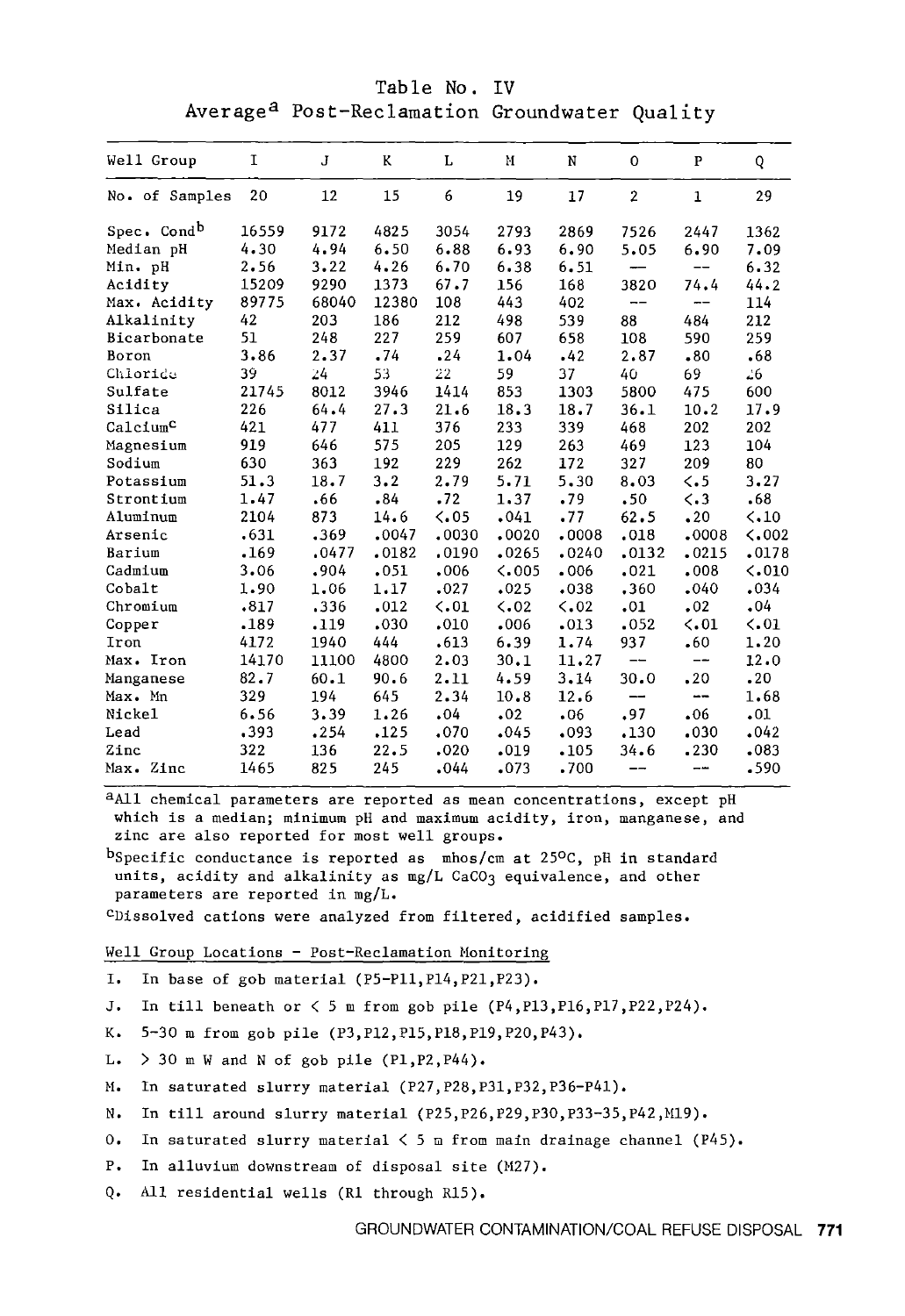diversity of water quality characteristics, with pH varying between 2.56 and 6.46 and specific conductance between 2700 and 36,900 µmhos/cm. In general, the basal water has a low pH  $($   $($  4.30) and very high concentrations of acidity, boron, sulfate, silica, and dissolved cations. Particularly high are magnesium, sodium, aluminum, cadmium, cobalt, chromium, iron, manganese, nickel, and zinc. Also found in high concentrations are lead and arsenic, which were not analyzed during prereclamation studies, Groundwater in till beneath the pile or less than 5 m from the pile (well group J) has slightly higher pH, lower acidity, lower specific conductance, and concentrations of most ionic constituents of about one-half that found in the refuse leachate. At distances of 5 m to 30 m from the pile (well group K), a marked improvement in water quality is noticeable. At distances greater than 30 m west and north of the pile (well group L), groundwater in the till approaches the average residential well quality (well group Q) with the exception of sulfate, sodium, and manganese, which are moderately higher.

During grading of the pile at the beginning of the reclamation phase, the refuse was spread over a larger area, thereby covering most of the area southeast, south, and west of the former pile where groundwater was contaminated. Post-reclamation wells Pl5 and Pl8 (within 30 m south of the new pile edge) are in an area that formerly had relatively good water quality, but now show preliminary signs of acidification since the reclamation project. It is likely that the groundwater quality in this area will take several years to readjust to the new physical and hydrological conditions.

Since the reconstruction of the dam and the filling of the new pond with low-acidity water, groundwater levels in the slurry material (well group M) have risen and groundwater quality has greatly improved, with only boron, sodium, iron, and manganese slightly elevated above ambient levels (residential wells). The average water quality for these wells is very similar to that of the group E pre-reclamation slurry wells. The exception is well P45 (group 0), located near the center of the site next to the drainage channel. As in some of the pre-reclamation slurry wells (group F), the water quality of this well reflects the acid water chemistry in the channel leading from the pile and indicates that the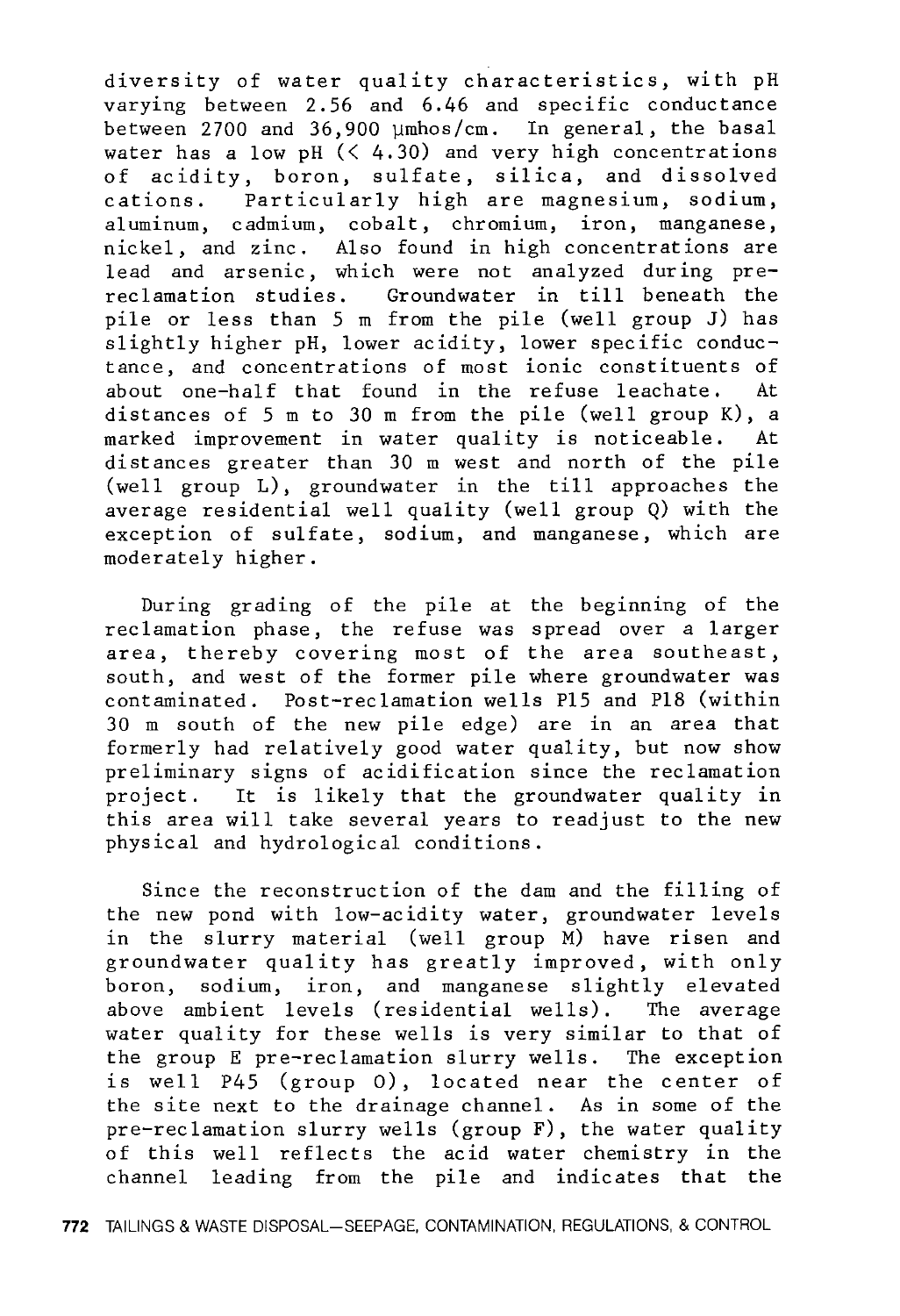slurry material is being recharged to some extent from the channel.

Downstream of the dam in the channel alluvium, monitoring well M27 (group P) has lower concentrations of most constituents relative to pre-reclamation conditions (group G). This may be due either to seasonal effects and time of the single sample collection or to the large reduction of total dissolved solids in the site discharge which is mixing with groundwater in the alluvium downstream of the site.

Water quality of residential wells (group Q) has not changed significantly since reclamation of the disposal site. Although quite hard and high in sulfate in some cases, the residential wells do not appear to have been affected by either coal refuse disposal or site reclama-<br>tion. Residential well R1 is closest to the disposal Residential well Rl is closest to the disposal site (Fig. 3) and has only slightly higher concentrations of acidity, boron, sulfate, and calcium relative to other residential wells.

#### SUMMARY OF SITE INVESTIGATION

Groundwater quality within 60 m of the gob pile has not improved since reclamation and, in some cases, has declined because the pile was spread over a larger area. Although not yet quantified, it also appears that an increased amount of water infiltrating into the top and side terraces of the pile is causing greater flow of acid water seeping from the base of the pile and probably increased recharge of groundwater by the leachate. Concentrations of acidity and most metals in groundwater decrease with distance away from the pile and approach ambient levels at a distance of less than 200 m. Surface flow of acidic water to lowland areas around the pile may have been a significant transport mechanism in the spread of contaminants to the groundwater system.

Groundwater quality has greatly improved in the reclaimed slurry area (north part of site) because the acid drainage from the gob pile is now diluted and partially neutralized in the pond to create improved surface water quality. Interchange of water between the pond and the saturated slurry material, therefore, may be improving the groundwater quality. Also, with creation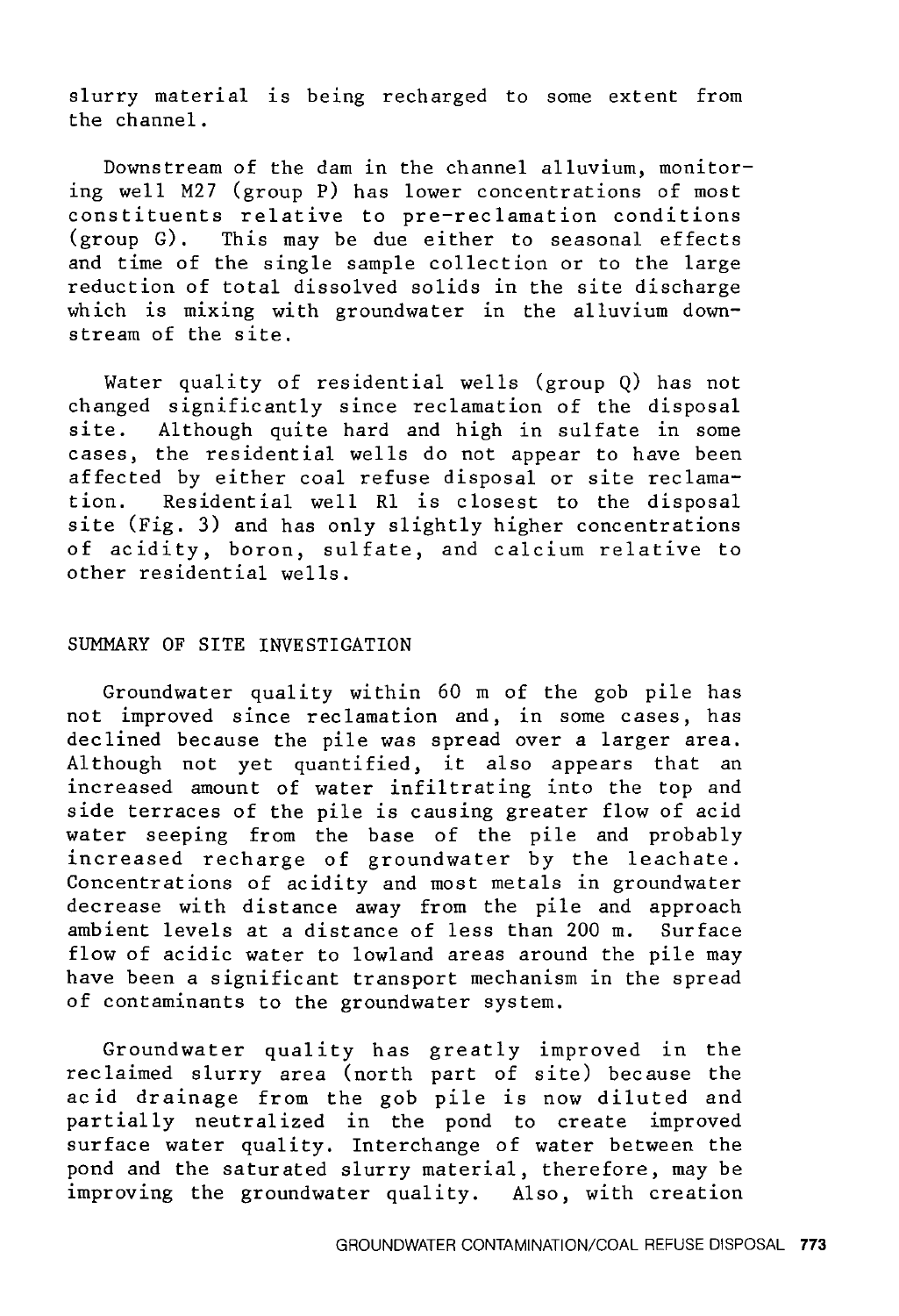of the pond, water levels have risen in the slurry material and may be reducing the subsurface oxidation rate of pyrite by the exclusion of atmospheric oxygen.

It appears that neither coal refuse disposal at the site in the early 1900's nor the recent reclamation project have altered the relatively good water quality in residential wells within 0. 6 km of the site. Well Rl, located closest to the site, may have slightly higher concentrations of acidity, boron, sulfate, and calcium than the "average" residential well, but further investigation is necessary to determine if the well intercepts groundwater from the disposal site.

#### NEEDS FOR FURTHER RESEARCH

Water samples collected from the saturated base of a coal refuse (gob) pile can be extremely acidic and contain very high concentrations of boron, sulfate, and transition and heavy metals. Although the coal refuse lay unreclaimed at the Staunton site for over 50 years, the spread of contaminants in the shallow groundwater system occurred only in an area within 200 m from the pile and adjacent to the channel that carried surface water from the gob pile. However, at other sites in the country where coal refuse has been deposited on sand and gravel (e.g., glacial outwash material or alluvium) or in areas where bedrock aquifers are exposed at the surface, the greater permeabilities of these materials could permit impacts to groundwater systems much greater than those observed at the Staunton site. Such cases are of concern and should be investigated further.

The mechanisms of retardation or attenuation of contaminants as coal refuse leachate travels through the groundwater system are important processes that must be better understood. The mobility of the contaminants may be controlled by a variety of adsorption processes (e.g., cation exchange and adsorption by colloids, amorphous hydrous metal oxides, and organic matter), precipitation, and coprecipitation. These processes have been investigated for nuclear waste disposal sites (29,31) and municipal refuse disposal sites (32,33,34). A study of reactions between acid coal mine water and a variety of soils in Pennsylvania showed that higher values of base saturation, cation exchange capacity, pH, and CaCO3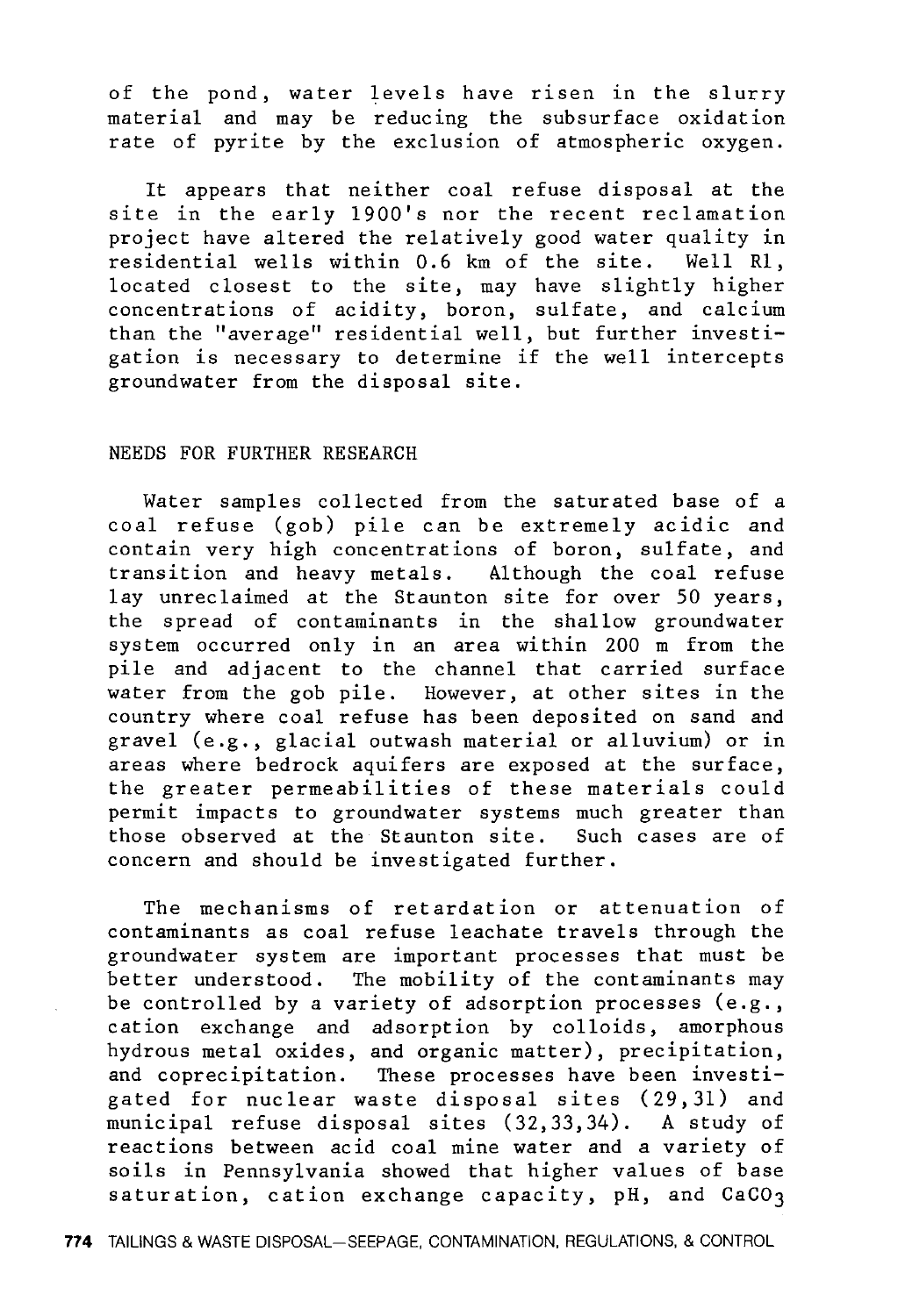equivalent of the soils resulted in greater amounts of acidity, iron, zinc, aluminum, copper, and manganese being removed from the mine water  $(35)$ . In addition, specific conductance of the water was reduced by reactions with the soil, indicating that precipitation of dissolved species, as well as cation exchange and adsorption phenomena, was occurring. With a better understanding of these processes, future disposal sites can be chosen with sufficient carbonate content and adsorption capacity to adequately retard contaminant migration.

Studies involving the movement of water within the piles are also recommended. Future plans for this research project include investigation of infiltration, moisture movement, and percolation of water through unreclaimed and reclaimed refuse material. It is apparent that water is perching on the gob-soil cover interface within the reclaimed gob pile at Staunton. Chemical bonding by the ground limestone or a textural discontinuity at that interface may be the cause. Subsurface movement of water along the interface on the sides of the gob pile may have contributed to sloughing, piping failure, and increased erosion of the soil cover on some areas of the hillsides.

One question that arises and may take many years to answer is whether the covering of coal refuse with *a* soil layer will control the subsurface oxidation and leaching of pyrite. At present, substantial amounts of soluble sulfate salts are present within the Staunton refuse pile and will produce an acid leachate for a considerable length of time. Theoretically, if pyrite oxidation is eliminated by reclamation, then the acidity of the leachate will gradually diminish as the salts are flushed from the pile. However, if the oxidation process is continuing, then the leaching of acid, metals, and sulfate from the refuse will persist. At some active coal refuse disposal sites, where concurrent reclamation is taking place, seeps from the refuse have been reported to be neutral to slightly alkaline. Whether this is common and whether reclamation techniques can effectively prevent acid leachate formation under long-term situations should receive further scrutiny.

The projected growth of coal production and cleaning will result in an estimated 155 Mt of coal refuse being produced annually by 1985 (36). Present and future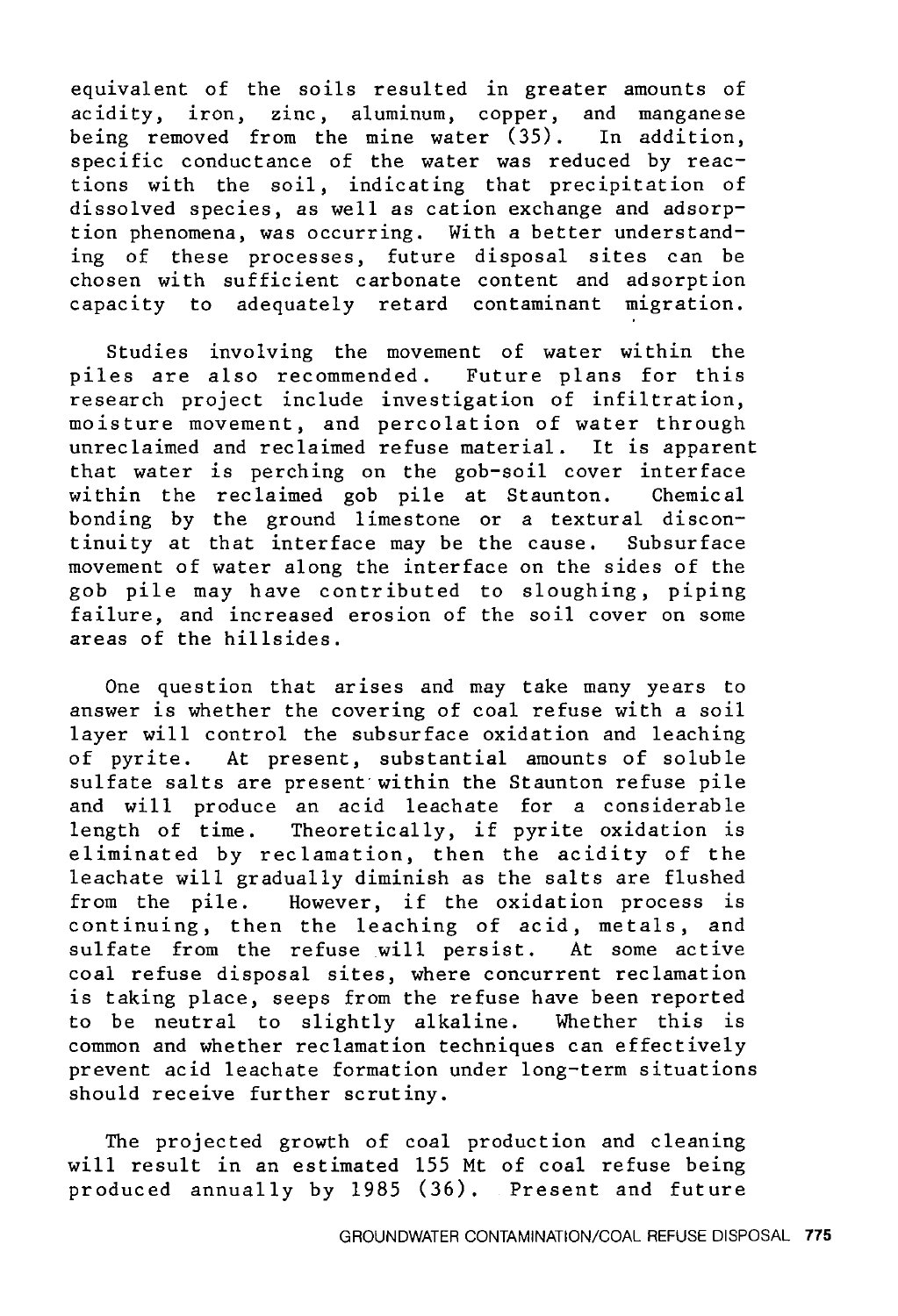disposal sites will be regulated through the Office of Surface Mining and state agencies. In addition, the possible classification of coal refuse as a hazardous or special waste under provisions of the Resource Conservation and Recovery Act of 1976 could lead to additional disposal regulations by the U.S. EPA. Also, the Office of Surface Mining, together with state organizations, will undertake numerous reclamation projects, costing millions of dollars, to correct hazards and environmental problems associated with abandoned disposal sites. With additional research into the hydrology and geochemistry of these disposal sites, valuable information may be used to develop reclamation techniques that will reduce infiltration, pyrite oxidation, and acid leachate formation, as well as identify siting criteria that will maximize retardation of contaminants as they travel through groundwater flow systems. From the research currently being conducted at the Staunton research site, it appears that future coal refuse disposal will not present significant groundwater problems if located on a calcareous, low to moderately permeable material, and if reclamation is carried out according to current regulations.

#### ACKNOWLEDGMENTS

P. F. Prodan, J. E. Edkins, and G. M. Kaszynski were of invaluable assistance during the installation of monitoring wells and collection of water samples. Analyses of samples were conducted by M. M. Master, M. W. Findlay, and several others of the Geosciences Laboratory, Argonne National Laboratory. S. D. Zellmer was instrumental in managing the multidisciplinary scientific and engineering activities at the site. A. Baltas typed the manuscript and is gratefully acknowledged. Funding for this research has been provided by the U.S. Department of Energy, Office of Health and Environmental Research (contract no. W-31-109-Eng-38), Illinois Institute of Natural Resources (Project No. 80.043), and the Abandoned Mined Lands Reclamation Council, Capital Development Board, State of Illinois (Project No. 555-090-004), and is gratefully appreciated.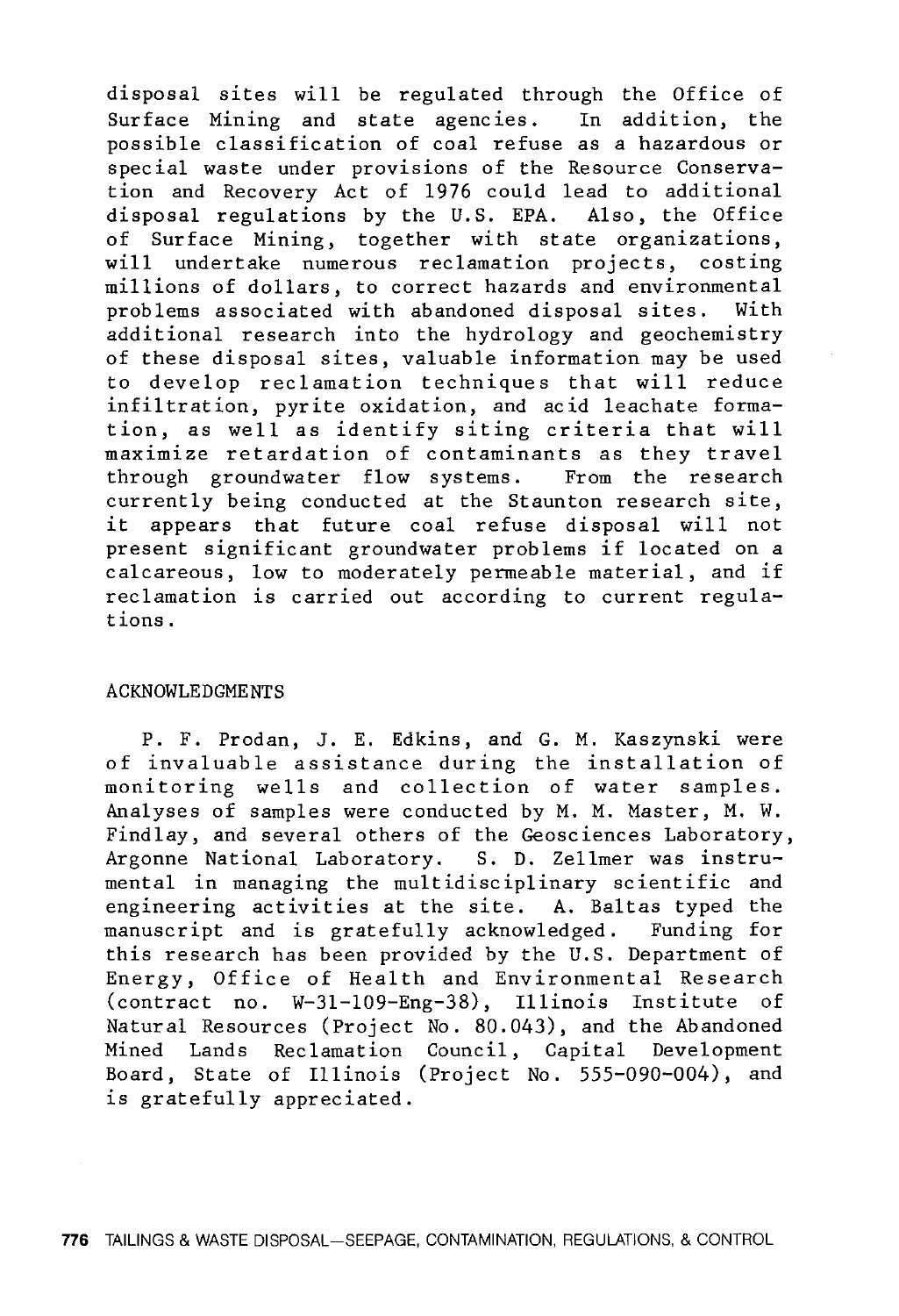#### REFERENCES

1. Westerstrom, L. W., and Harris, R. E., "Coal -- Bituminous and Lignite," preprint from Minerals Yearbook, 1974, U.S. Bureau of Mines, 1975, 57 pp.

2. U.S. Bureau of Mines, "Minerals Yearbook, 1975; Volume I, Metals, Minerals, and Fuels," U.S. Govt. Printing Office, Washington, D.C., 1977.

3. Wahler, W. A., "Coal Refuse Regulations, Standards, Criteria, and Guidelines," Proc. First Symp. on Mine Preparation Plant Refuse Disposal, Natl. Coal Assn./BCR, Inc., Louisville, Ky., Oct. 22-24, 1974, pp. 128-144.

4. McNay, L. M., "Coal Refuse Fires, An Environmental Hazard," U.S. Bureau of Mines, Information Circular 8515, 1971.

5. National Academy of Sciences, of Coal Mine Wastes," Report to Foundation, Washington, D.C., 1975, 172 pp. "Underground the National Disposal Science

6. Paone, J., Morning, J. L., and Giorgetti, L., "Land Utilization and Reclamation in the Mining Industry," U.S. Bureau of Mines, Inf. Gire. 8642, 1974, 61 pp.

7. Wobber, F. J., Wier, C. E., Leshendok, T., and Beeman, W., "Survey of Coal Refuse Banks and Slurry Ponds for the Indiana State Legislature Using Aerial and Orbital Inventory Techniques," Proc. First Symp. on Mine And Preparation Plant Refuse Disposal, Natl. Coal Assn./ BCR, Inc., Louisville, Ky., Oct. 22-24, 1974, pp. 64-77.

8. Nawrot, J. R., Haynes, R. J., Purcell, P. L., D'Antuono, J. R., Sullivan, R. L., and Klimstra, W. D., "Illinois Lands Affected by Underground Mining for Coal," Report to Illinois Inst. for Environ. Quality, IIEQ Doc. No. 77/11, March 1977, 195 pp.

9. Haynes, R. J., and Klimstra, W. D., "Some Properties of Coal Spoilbank and Refuse Materials Resulting From Surface-Mining Coal in Illinois," Rept. to Illinois Inst. for Environ. Quality, IIEQ Doc. No. 75-21, October 1975, 126 pp.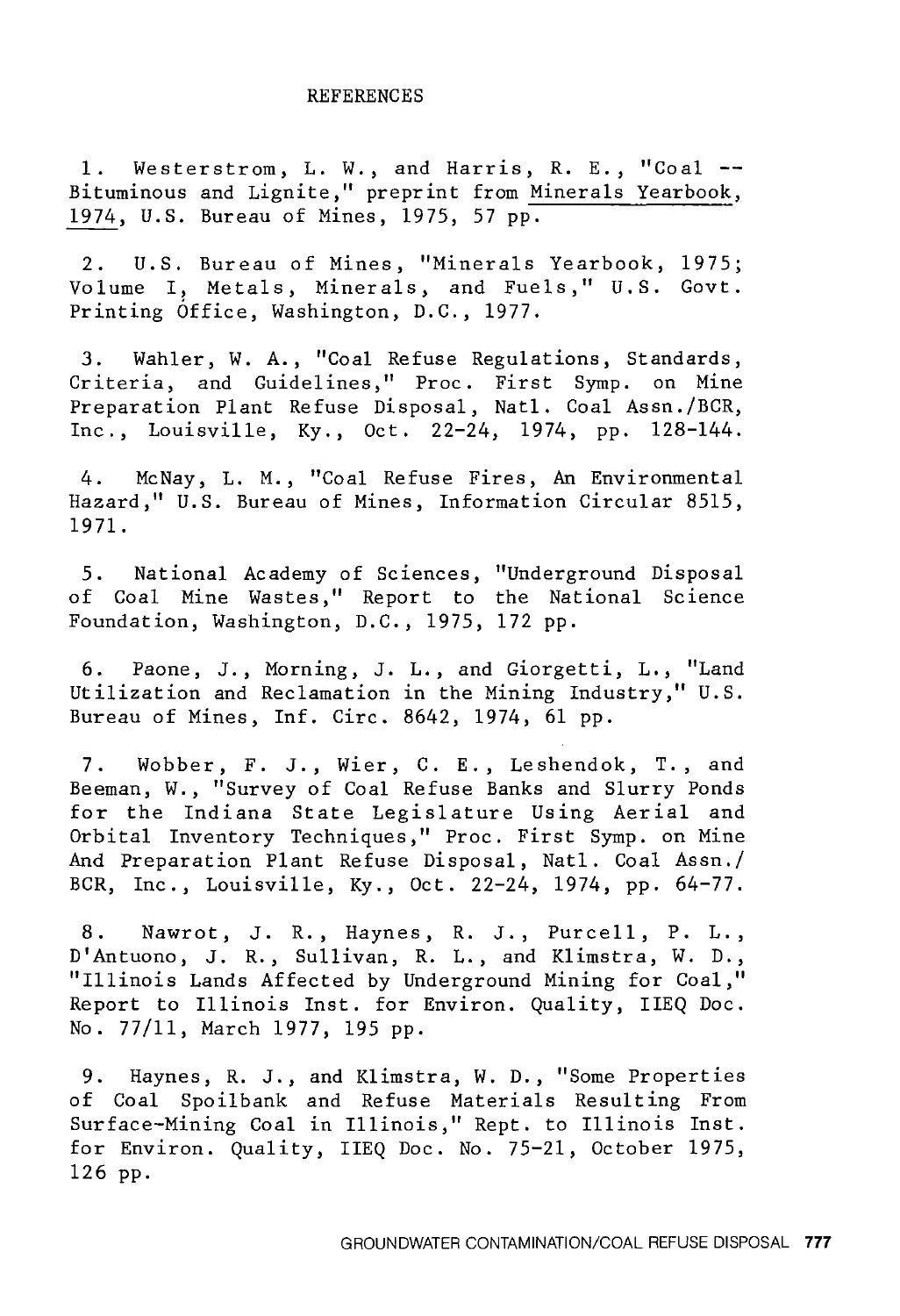10. Illinois Environmental Protection Agency, unpublished reports and data, 1967-1974.

11. Barthauer, G. L., Kosowski, Z. V., and Ramsey, J. P. , "Control of Mine Drainage From Coal Mine Mineral Wastes; Phase I -- Hydrology and Related Experiments." U.S. EPA, Water Pollution Control Research Series, Ret. 14010 DDH 08/71, August 1971, 148 pp.

12. Zavel, F. J., and Robins, J. D., "Water Infiltration Control to Achieve Mine Water Pollution Control," U.S. EPA, Office of Research and Monitoring, Rept. EPA-R2-73- 142, January 1973, 185 pp.

13. Martin, J. F., "Quality of Effluents from Coal Refuse Piles," Proc. First Symp. on Mine and Preparation Plant Refuse Disposal, Natl. Coal Assn./BCR, Inc., Louisville, Ky., Oct. 22-24, 1974, p. 26-37.

14. Sukthumrong, A., "The Role of Earth Cover Depths and Upward Acid Diffusion on the Survival and Distribution of Vegetation on Coal Refuse Piles," unpublished Ph.D. dissertation, University of Illinois, Urbana, 1975, 126 pp.

15. Ramsey, J. P., "Control of Acid Drainage From Refuse Piles and Slurry Lagoons," Proc. Third Symp. on Coal Mine Drainage Research, Mellon Inst., Pittsburgh, Penn., May 19-20, 1970, pp. 138-144.

16. Good, D. M., Ricca, V. T., and Shumate, K. S., "The Relation of Refuse Pile Hydrology to Acid Production," Proc. Third Symp. on Coal Mine Drainage Research, Mellon Inst., Pittsburgh, Penn., May 19-20, 1970, pp. 145-151.

17. Libicki, J., "Impact of Gob and Power-Plant Ash Disposal on Ground Water Quality and its Control," Seventh Symp. on Coal Mine Drainage Research, Natl. Coal Assn. /BCR, Inc., Louisville, Ky., Oct. 18-20, 1977, pp. 165-184.

18. Nicholls, G. D., "Pollution Affecting Wells in the Bunter Sandstone," in Groundwater Pollution in Europe, J. A. Cole (ed.), Water Information Center, Inc., Port Washington, N.Y., 1974, pp. 116-125.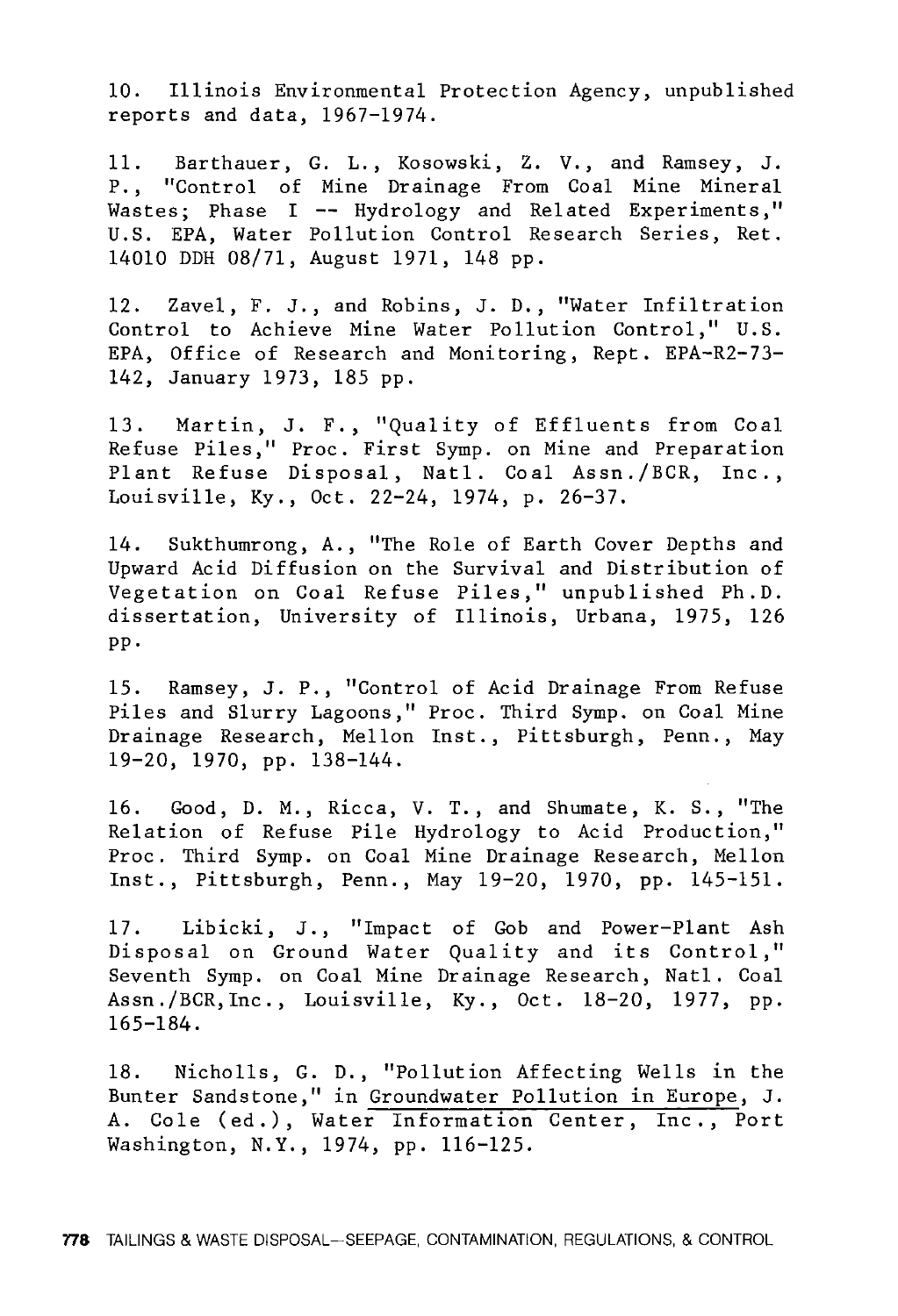19. Mink, L. L., Williams, R. E., and Wallace, A. T., "Effect of Early Day Mining Operations on Present Day Water Quality," Ground Water, Vol. 10, No. 1, 1972.

20. Galbraith, J. H., Williams, R. E., and Siems, P. L., "Migration and Leaching of Metals from Old Mine Tailings Deposits," Ground Water, Vol. 10, No. 3, 1972.

21. Williams, R. E., Kealy, C. D., and Mink, L. L., "Effects and Prevention of Leakage from Mine Tailings Ponds," Transactions, AIME, SME, Vol. 254, 1973, pp. 212-216.

22. Norbeck, P. N., Mink, L. L., and Williams, R. E., "Ground Water Leaching of Jig Tailing Deposits in the Coeur D'Alene District of Northern Idaho," Proc. Symp. on Water Resources Problems Related to Mining, Am. Water Resources Assn., Minneapolis, Minn., 1974, pp. 149-157.

23. Hawley, J. R., and Shikaze, K. H., "The Problem of Acid Mine Drainage in Ontario," Proc. Third Ann. Mtg. of Can. Min. Processors, Mines Branch, Dept. of Energy, Mines, and Resources, Ottawa, 1971.

24. Mead, W. E., and Condrat, G. W., "Groundwater Protection and Tailings Disposal," Preprint 2597, Am. Soc. Civil Eng. Ann. Mtg., Denver, November 3-7, 1975.

25. Johnston, R. S., Brown, R. W., and Cravens, J., "Acid Mine Rehabilitation Problems at High Elevations," Proc. Water Management Symp., ASCE, Irrigation and Drainage Division, Logan, Utah, August 11-13, 1975, pp. 66-79.

26. Farmer, E. E., Richardson, B. Z., and Brown, R. W., "Revegetation of Acid Mining Wastes in Central Idaho," USDA Forest Service Research Paper INT-178, Ogden, Utah, 1976, 17 pp.

27. Zellmer, S. D., "Staunton 1 Reclamation Demonstration Project Progress Report for 1977," Argonne National Laboratory, Report ANL/LRP-TM-14, December 1978, 58 pp.

28. Wilkey, M. L., and Zellmer, S. D., "A Reclamation Project at an Abandoned Deep Coal Mine," Jour. Environ. Eng. Div., ASCE, in press.